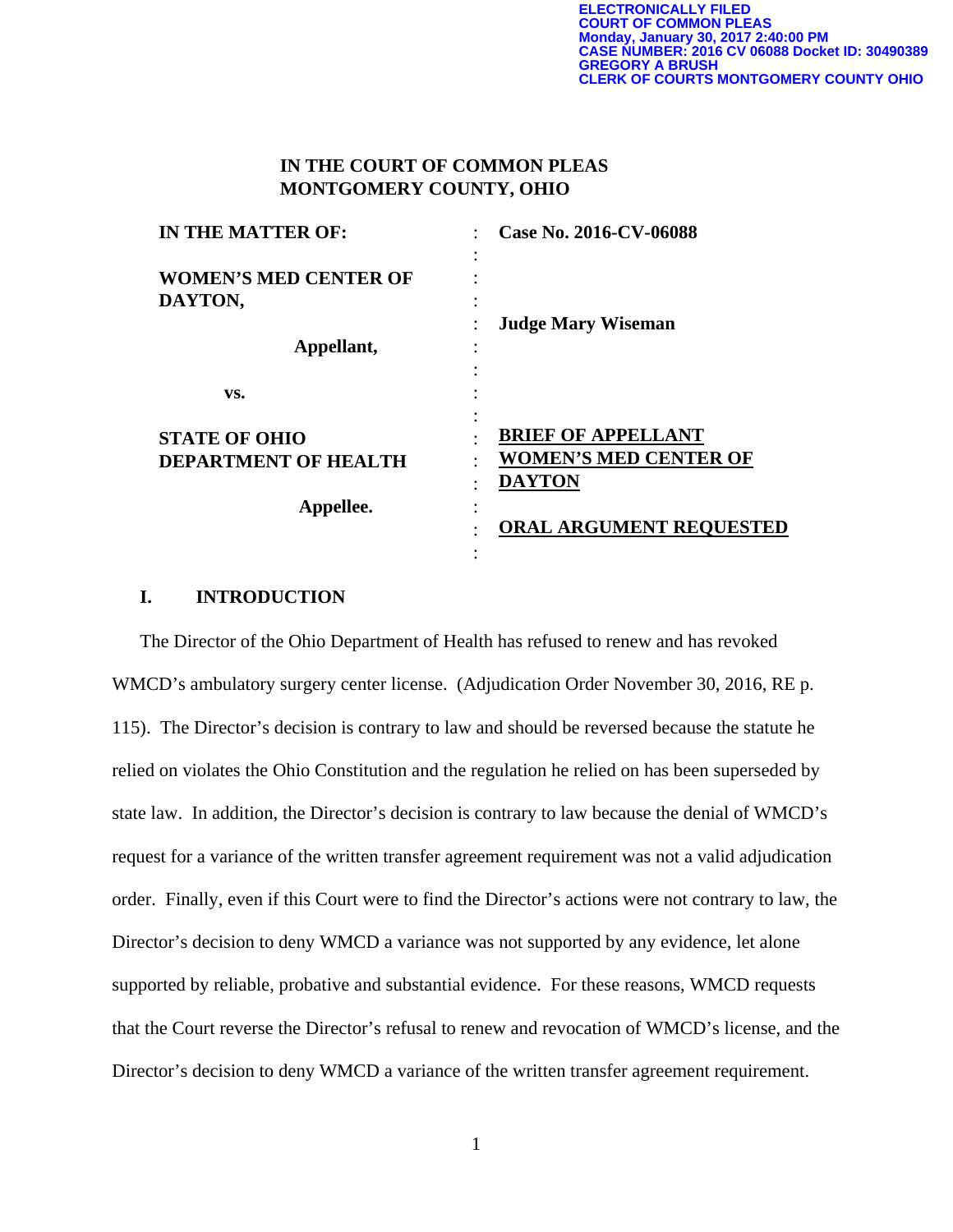### **II. STANDARD OF REVIEW**

A decision of the Ohio Department of Health is appealable under R.C. § 119.12. On appeal this Court must determine whether the Department of Health's decision is supported by reliable, probative, and substantial evidence and is in accordance with law. "In the absence of this finding, [this Court] may reverse, vacate, or modify the order or make such other ruling as is supported by reliable, probative, and substantial evidence and is in accordance with law." R.C. § 119.12. "[A]n agency's findings of fact are presumed to be correct and must be deferred to by a reviewing court unless that court determines that the agency's findings are internally inconsistent, impeached by evidence of a prior inconsistent statement, rest upon improper inferences, or are otherwise unsupportable." *Ohio Historical Soc. v. State Emp. Relations Bd.*, 66 Ohio St.3d 466, 471, 613 N.E.2d 591 (1993). In this case, the agency's findings of fact are unsupportable and its conclusions of law are contrary to law.

### **III. STATEMENT OF FACTS**

 $\overline{a}$ 

WMCD is an ASF located in Kettering, Ohio which provides surgical abortions to women. (JX A, Stipulation 1, RE p.  $28<sup>1</sup>$ ). Dr. Martin Haskell is the medical director of WMCD and the sole shareholder of Women's Medical Group Professional Corporation ("WMGPC"), the company that has owned and operated WMCD since 1983. (WMCD Ex. 26, Haskell Hearing Affidavit, ¶ 2, RE p. 321 (hereinafter referred to as Haskell Hearing Affidavit). WMCD has been providing pregnancy testing, abortions (including pre-op and post-op care), and birth control for over 33 years. (Haskell Hearing Affidavit, ¶ 3, RE p. 321). WMCD applied for its first ASF license in 2002. (Haskell Hearing Affidavit, ¶ 4, RE p. 321-22). After prolonged

<sup>&</sup>lt;sup>1</sup> The administrative record has been filed with the court. RE cites are to the page in the record where the exhibit or transcript page can be found).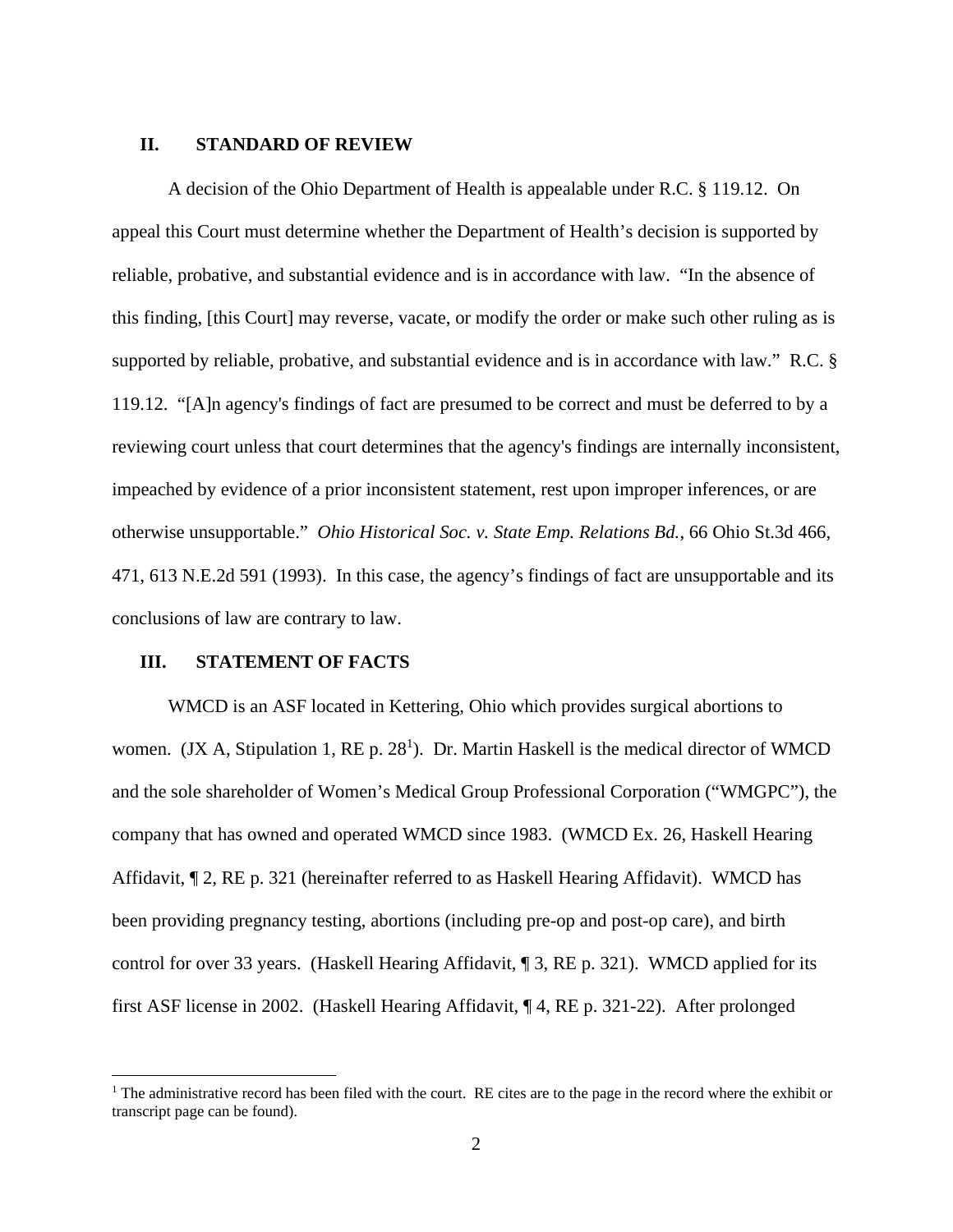litigation, WMCD has operated as a licensed ASF since 2008. Prior to that date, WMCD provided abortions without an ASF license.

In 2008, WMCD applied for a *variance* of the WTA Requirement. The Director of ODH granted WMCD's variance request, based on WMCD's hospital transfer protocol and relationship with backup physicians who could admit a WMCD patient to a local hospital. ODH also granted WMCD's ASF license renewal in 2008 and each year after through 2011. The 2008 variance remained in place during this time. (Haskell Hearing Affidavit, ¶¶ 20-22, RE p. 325).

In December 2011, ODH notified WMCD that it would be required to apply annually, starting in 2012, for renewal of the variance of the WTA requirement at the same time that it submitted its annual license renewal request. (Haskell Hearing Affidavit, ¶ 22, RE p. 325). Since this rule change was implemented at the end of 2011, WMCD has filed timely license renewal and variance applications each year in 2012, 2013, 2014, and 2015. (Haskell Hearing Affidavit, ¶ 22, RE p. 325). ODH did not rule on WMCD's variance applications in 2012, 2013, or 2014. Nonetheless, under Ohio law, R.C. § 119.06, it was permitted to continue operating while its license renewal application each year was pending. Thus, WMCD continued to operate under its 2011 ASF license because its renewal applications were timely filed each year. (Haskell Hearing Affidavit, ¶ 23, RE p. 325-26).

#### **A. Administrative History**

On June 25, 2015, Director Hodges denied WMCD's variance requests for 2012, 2013, and 2014 solely for the reasons contained in Director Hodges's letter. (JX A, Stipulation 8, RE p. 29). Among the reasons ODH Director Hodges gave for denying the variances in 2015 was that the 2013 and 2014 variance requests named only 2 back-up physicians. (WMCD Ex. 10 p. 1, June 25, 2015 variance denial, RE p. 258-59). Director Hodges stated that naming only two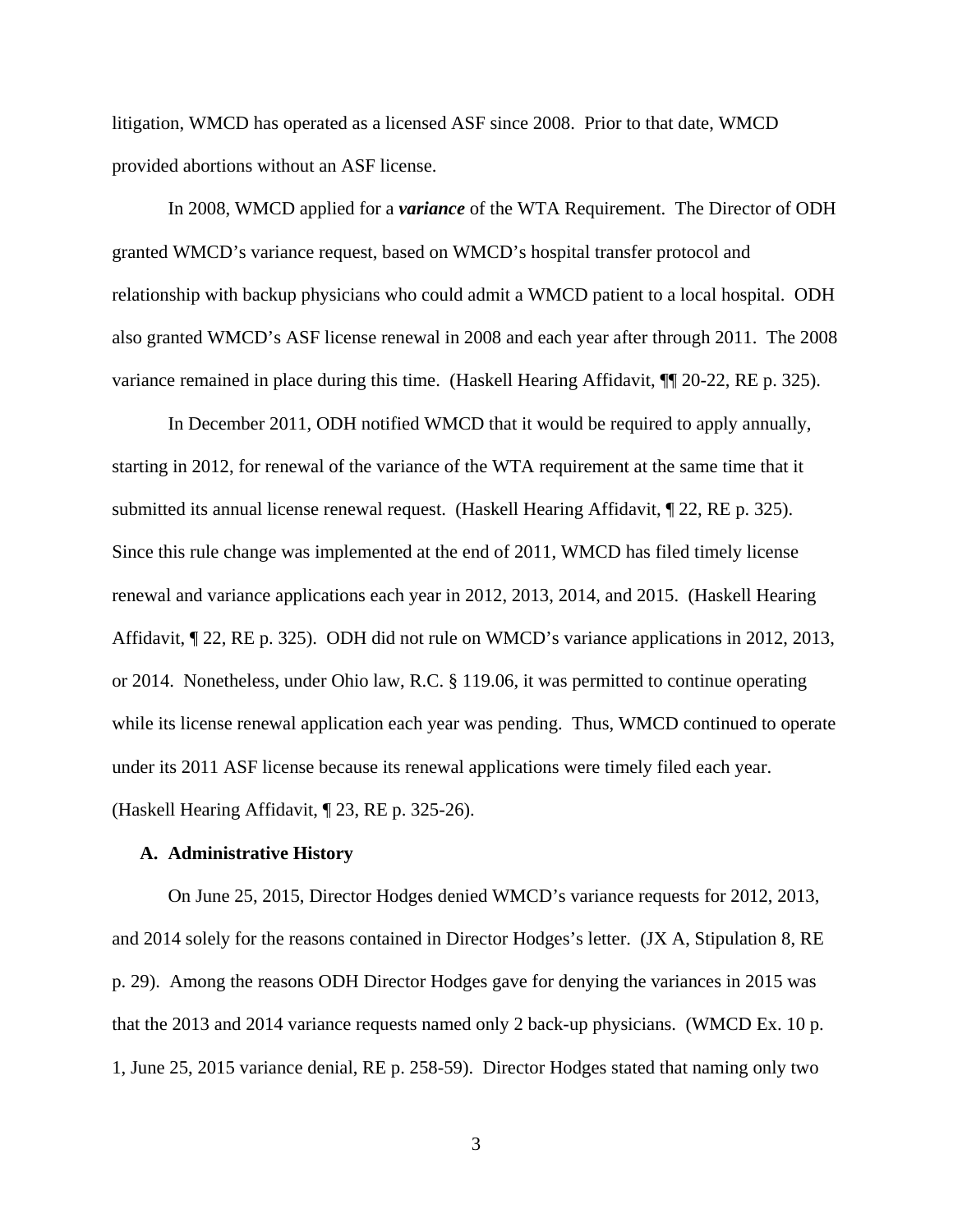back-up physicians was not sufficient. Director Hodges testified that he denied the variance with only two names because WMCD had had three named in the past. (Hodges TR, RE p. 450-51).

ODH gave WMCD thirty days to add a third backup physician. On July 24, 2015 WMCD submitted a renewed variance request and added a third backup physician. (WMCD Ex. 9, July 2015 variance request, RE p. 222; JX A, Stipulation 9, RE p. 29). Two months later, on September 25, 2015, Director Hodges denied WMCD's variance requests for 2012, 2013, 2014, and 2015 because they now needed four backup physicians. (WMCD Ex. 11, RE p. 261). This time, the Director stated that naming three back-up physicians was not sufficient, even though in his June letter he stated three would be sufficient. At the administrative hearing the Director never explained why three names were no longer sufficient (Hodges TR, RE p. 456-59, RE p. 482-83).

Also on September 25, 2015, Director Hodges provided notice that he proposed to revoke and not renew WMCD's ASF license because WMCD did not have a WTA with a local hospital as required by R.C. § 3702.303 and O.A.C. § 3701-83-19 (E). All of Director Hodges's reasons for proposing to revoke and not renew WMCD's ASF license are contained in Director Hodges's notice. (Hodges TR., RE p. 431; WMCD Ex. 12, RE p. 264-66). WMCD timely filed a hearing request. (WMCD Ex. 21, RE p. 305).

On April 26, 2016, an administrative hearing was held regarding the proposed revocation and non-renewal of WMCD's license. (Hearing TR., RE p. 331). WMCD presented evidence that it could achieve the purpose of the WTA in the absence of one, and was therefore entitled to a variance of the WTA requirement under R.C. § 3702.304. On September 2, 2016, the Hearing Examiner issued a report recommending non-renewal and revocation of WMCD's license. (Report & Recommendation, RE p. 89). WMCD filed objections on September 15, 2016.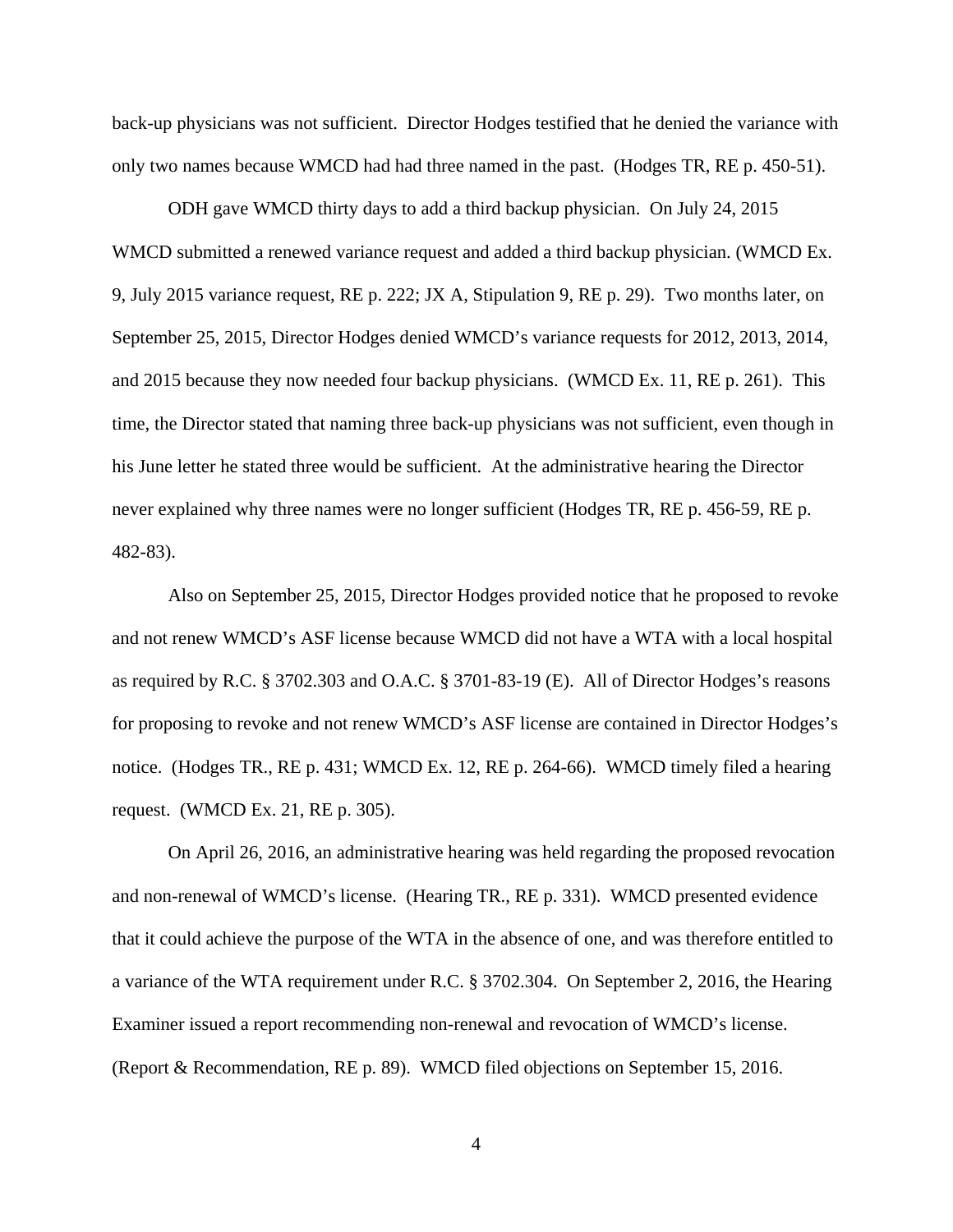(Objections, RE p. 103). The Director ruled on November 30, 2016, affirming the hearing examiner's recommendations, and issuing an adjudication order refusing to renew and revoking the license. (Adjudication Order, RE p. 115). It is this order from which this appeal is made.

### **B. Grounds for Revocation of the License**

ODH has ordered WMCD's license to be revoked and non-renewed because it alleges that WMCD has failed to meet the requirements of R.C. § 3702.303, the WTA statute, and O.A.C. § 3701-83-19(E), the prior WTA rule. However, R.C. § 3702.303 is unconstitutional and unenforceable. Furthermore, O.A.C. § 3701-83-19(E) has been superseded by statute. Finally, WMCD met the statutory variance requirements under R.C. § 3702.304.

## **IV. ARGUMENT2**

 $\overline{a}$ 

## **A. ODH's Decision to Not Renew and Revoke WMCD's License Pursuant to R.C. § 3702.303 Is Contrary to Law Because HB 59's Written Transfer Agreement Requirement Violates the Single Subject Provision of the Ohio Constitution.**

Ohio Constitution, Article II, Section 15(D) expressly provides that "no bill shall contain more than one subject, which shall be clearly expressed in its title." This provision, known as the single subject rule, unambiguously requires every piece of legislation to address only a single subject and serve a single purpose. Its purpose is to promote an "orderly and fair legislative process" by prohibiting "logrolling"—"the practice of combining and thereby obtaining passage for several distinct legislative proposals that would probably have failed to gain majority support if presented and voted on separately." *See In re Nowak*, 104 Ohio St.3d 466, 2004-Ohio-6777, 820 N.E.2d 335, ¶ 31 (citing *State ex rel. Ohio Acad. of Trial Lawyers v. Sheward*, 86 Ohio St.3d 451, 495-96, 715 N.E.2d 1062 (1999)). A blatant violation of the single subject rule will cause

<sup>&</sup>lt;sup>2</sup> WMCD has elected to pursue its federal constitutional claims in the federal courts, and thus has not waived those claims by not raising them in this action. See *England v. Louisiana State Board of Medical Examiners*, 375 U.S. 421 (1964); *Wicker v. Bd. of Educ. of Knott Cnty., Ky*., 826 F.2d 442, 443 (6th Cir. 1987).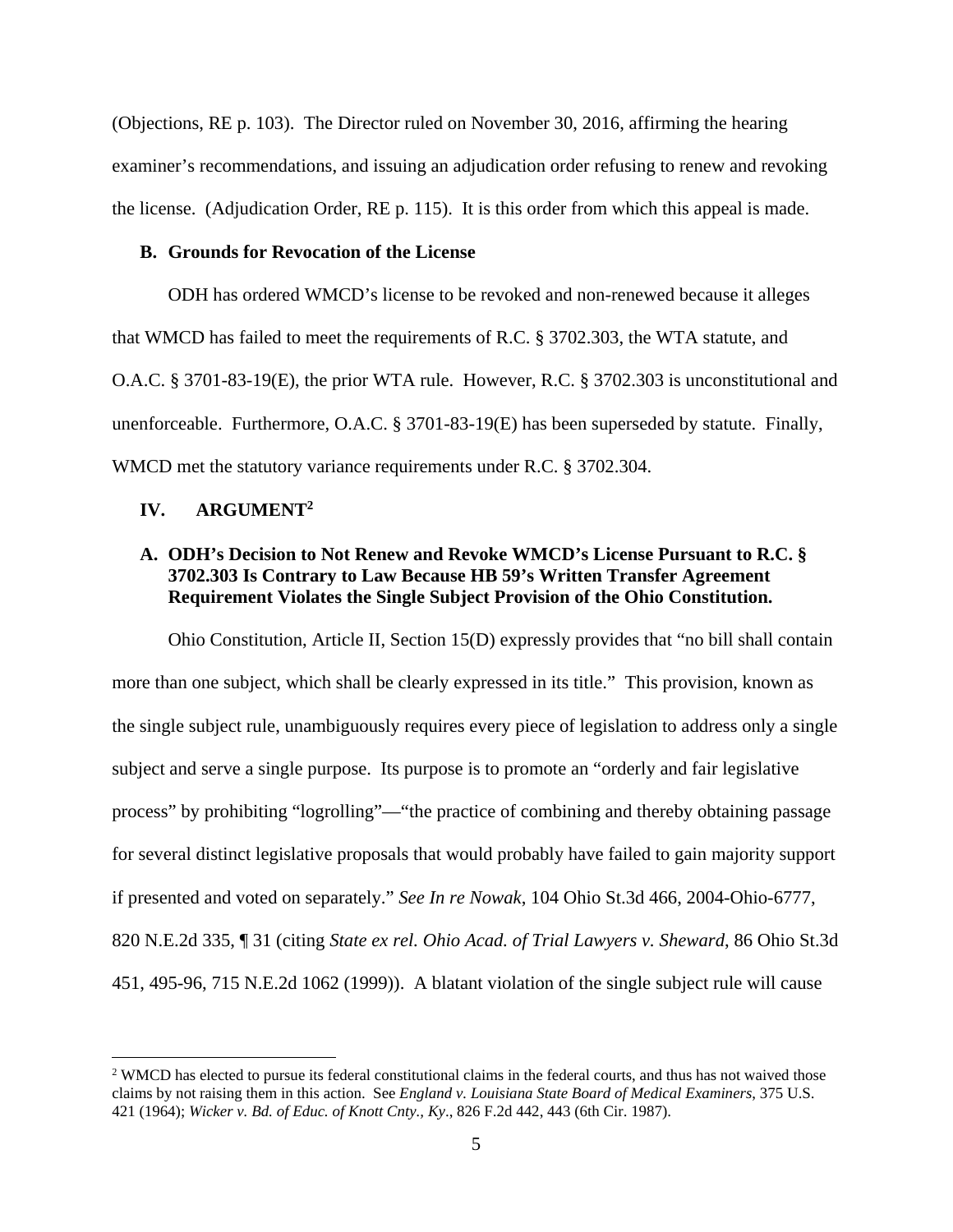an enactment to be invalidated. *Id.* at ¶¶ 38, 46, 52-54. Courts find such violations where there is "'an absence of common purpose or relationship between specific topics in an act.'" *Id.* ¶ 44 (quoting *State ex rel. Dix v. Celeste*, 11 Ohio St.3d 141, 145, 464 N.E.2d 153 (1984)). An act may involve multiple topics, so long as they share a common purpose or relationship. However, where there is a "disunity of subject matter such that there is no discernible practical, rational or legitimate reason for combining the provisions in one Act," *State ex rel. Ohio Civ. Serv. Emps. Ass'n v. State Emp. Relations Bd.*, 104 Ohio St.3d 122, 2004-Ohio-6363, 818 N.E.2d 688, at ¶ 28 ("*OCSEA v. SERB*") (internal quotation marks omitted), the Court must invalidate the law "'in order to effectuate the purpose of the rule.'" *In re Nowak* at ¶ 44 (quoting *Dix* at 145); *see also Sheward*, 86 Ohio St.3d at 497, 1999-Ohio-123, 715 N.E.2d 1062; *State ex rel. Hinkle v. Franklin Cty. Bd. of Elections*, 62 Ohio St.3d 145, 148, 580 N.E.2d 767 (1991).

Although budget bills "encompass many items, all bound by the thread of appropriations," the legislature is not free to disregard the single subject rule in the context of appropriations. *Hoover v. Bd. of Cnty. Comm'r*, 19 Ohio St.3d 1, 5, 482 N.E.2d 575 (1985). Appropriations bills "present[] a special temptation" to attach unrelated provisions because they are necessary and often popular bills which are certain of passage. *Simmons-Harris v. Goff*, 86 Ohio St. 3d 1, 16, 711 N.E.2d 203 (1999) (citation omitted). The Ohio Supreme Court has not hesitated to strike provisions from appropriations bills based on the single subject rule where the provision is not directly related to the state budget and appropriation. See *OCSEA v. SERB*, 104 Ohio St. 3d 122, 2004-Ohio-6363, 818 N.E.2d 688, ¶ 36 (Ohio Supreme Court striking down state employee collective bargaining provision inserted into budget bill which was only tenuously related to appropriations); *Simmons-Harris*, 86 Ohio St. 3d at 17, 711 N.E.2d 203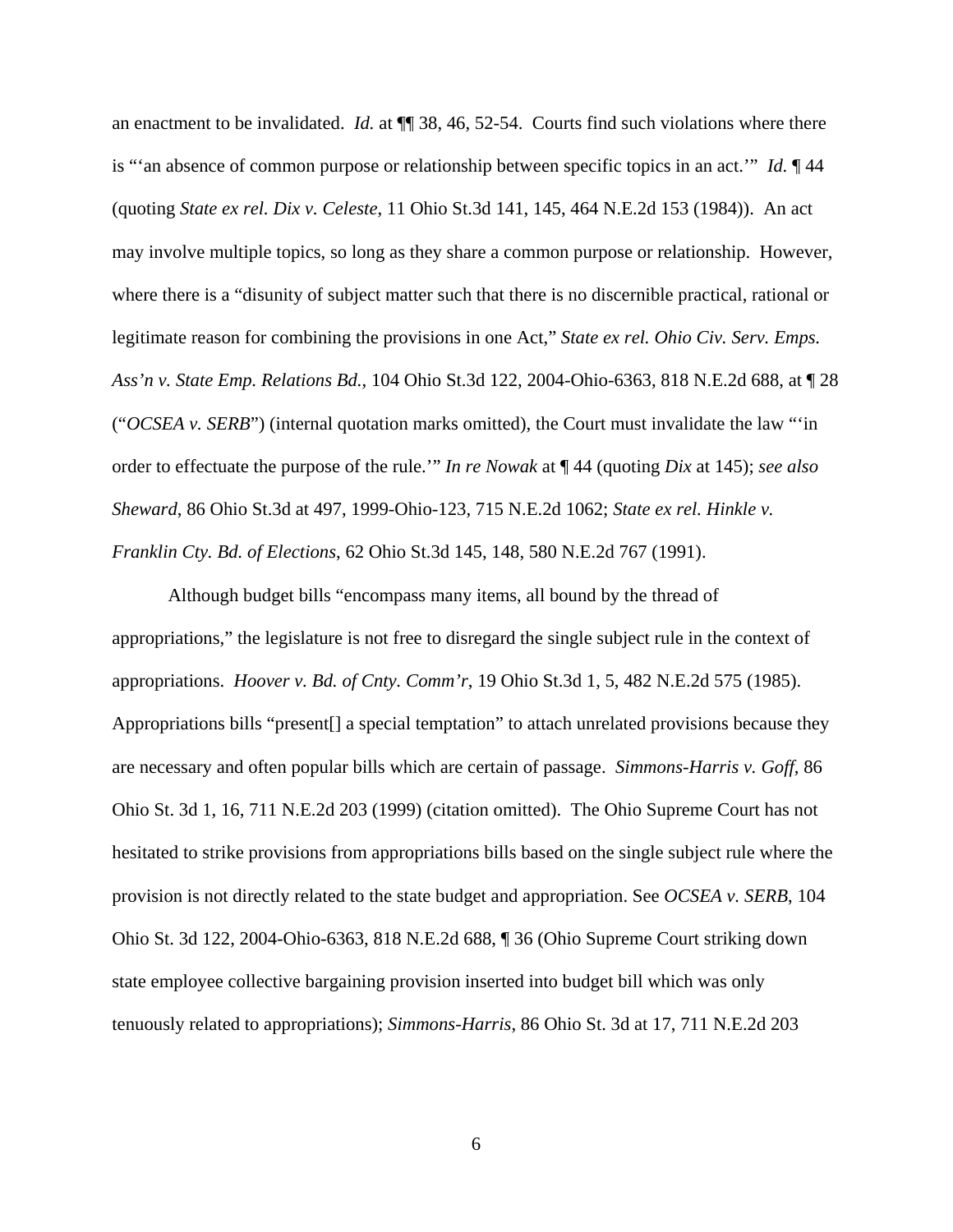(Ohio Supreme Court striking down controversial provision creating school voucher program inserted into appropriations bill).

Indeed, in a case similar to this one, the Eighth District Court of Appeals struck down provisions relating to local governments' authority to regulate food nutrition information and consumer incentive items at food service operations that were "tucked away" inside a "massive" omnibus budget bill. *Cleveland v. State*, 2013-Ohio-1186, 989 N.E.2d 1072, at ¶¶ 42-44 (8th Dist.). Although the court "accepted, in theory," that the challenged provisions "could *potentially* impact the budgets of municipalities," it rejected the State's argument that "such a tenuous, tangential link" between the provisions and the remainder of the appropriations bill was sufficient to save it. *Id.* at  $\sqrt{$  52 (Emphasis in original).

The WTA requirement (R.C. § 3702.303) and the variance requirement (R.C. § 3702.304) were enacted by the Ohio legislature as part of HB 59, the 2013 omnibus budget bill. As the Sixth District Court of Appeals has already correctly concluded, "[t]he inclusion of the licensing provisions in the budget bill is a clear example of logrolling." *Capital Care Network of Toledo v. State of Ohio Dep't of Health*, 2016-Ohio-5168, 58 N.E. 3d 1207, ¶ 42 (6th Dist.).3 The stated purpose of the bill is "[t]o amend sections . . .; to enact new sections . . . and to repeal sections of the Revised Code; . . . to make operating appropriations for the biennium beginning July 1, 2013, and ending June 30, 2015; [and] to provide authorization and conditions for the operation of state programs . . ." 2013 HB 59. However, the Bill addressed at least four distinct topics: (1) budget and appropriations; (2) regulation of abortion and abortion providers; (3) regulation of health care facilities; and (4) creation of a new parenting and pregnancy support

<sup>3</sup> ODH has appealed the Court's decision. *See*, *Capital Care Network of Toledo v. State of Ohio Dep't of Health*, Case No. 2016-1348 (Ohio Supreme Court). As of the date of this filing, the Ohio Supreme Court has not ruled whether to accept jurisdiction.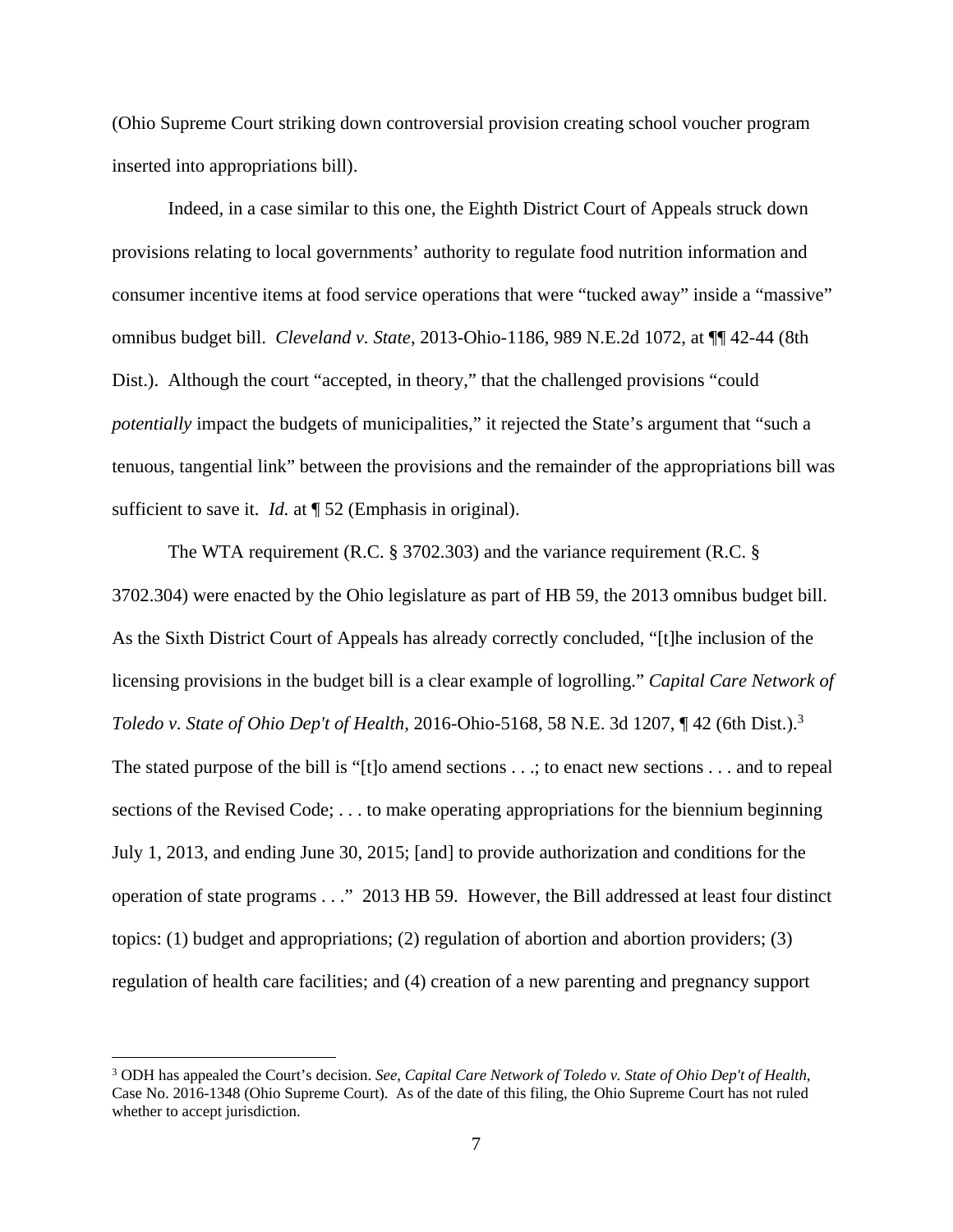program. As the Sixth District declared in *Capital Care*, it is an "unnatural combination of provisions." *Capital Care Network of Toledo* at ¶ 42.

The provisions at issue here, R.C. § 3702.303 and 3702.304, require ambulatory surgical facilities to obtain a written transfer agreement with a local hospital. ODH has failed "to proffer any explanation as to how licensing provisions align with the bulk of HB 59." *Id*. The statute doesn't restrict state spending, or reform the effective operation of the state government. In fact, the statute does not require any action on the part of the government at all. There is simply "no discernible practical, rational or legitimate reason for combining the provisions in one Act." *SERB*, 104 Ohio St. 3d 122, 2004-Ohio-6363, 818 N.E.2d 688, ¶ 28. The fact that HB 59 was an appropriations bill "does not shield the licensing provisions from the one-subject requirement." *Capital Care Network of Toledo* at ¶ 42. There is simply "no common nexus between the licensing provisions and the budget-related items in H.B. 59." *Id.* 

Furthermore, the written transfer agreement provisions were not passed on their own merits, but rather were added as riders to the State's biennial budget bill. *Capital Care Network of Toledo v. State of Ohio Department of Health*, Lucas C.P. No. CI0201403405, 2015 WL 10732709, \*15 (June 19, 2015) (finding that WTA provision was nothing more than a 'rider'). At the end of the state budget process Ohio legislators buried controversial anti-abortion provisions in the several thousand pages of a budget bill that was sure to pass. The written transfer agreement provisions were initially added to HB 59 in the House Committee during its final hearing, despite numerous previous hearings on the bill. No opportunity for public testimony was given. The provisions were later amended to target abortion providers in the final hearing of the Senate Committee, again despite numerous prior hearings on the bill and again without an opportunity for public testimony. *See* HB 59 (codified at R.C. § 3727.60). The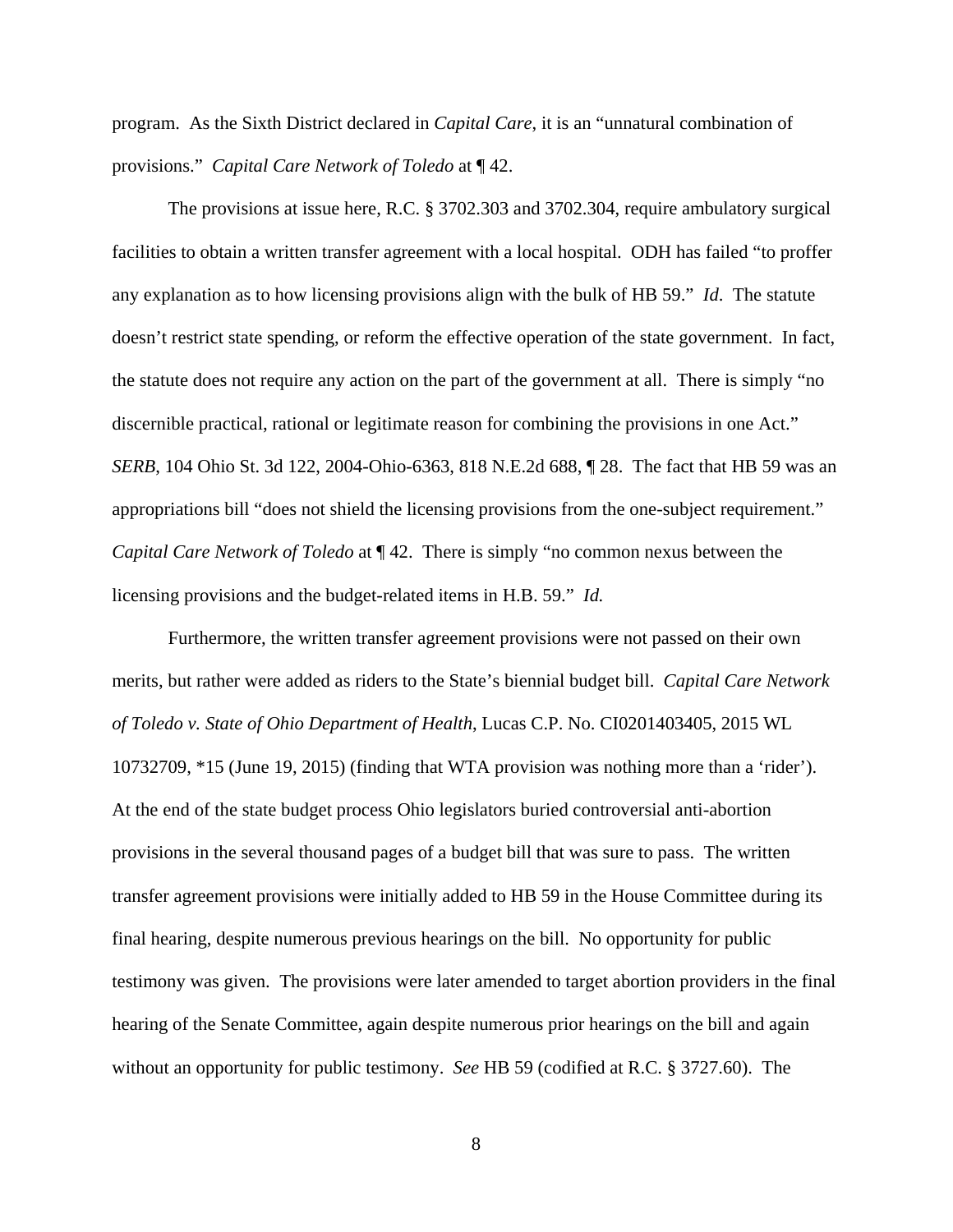written transfer agreement provisions, which are inherently controversial and of significant constitutional import, were not debated and approved during a fair and open legislative process. *Cf. Cleveland v. State*, 2013-Ohio-1186, 989 N.E.2d 1072, at ¶¶ 44-45 (noting that the lack of testimony and hearings on nutrition- and food-service-related provisions in a budget bill "create[d] a strong suggestion" of impermissible logrolling). HB 59 frustrates the single subject rule's purpose of preventing logrolling and ensuring "a more orderly and fair legislative process." *Dix*, 11 Ohio St.3d 141, 142-43, 464 N.E.2d 153; *In re Nowak*, 104 Ohio St.3d 466, 2004-Ohio-6777, 820 N.E.2d 335, ¶ 31.

ODH revoked WMCD's license because WMCD violated R.C. § 3702.303 (A)'s requirement of maintaining a WTA with a local hospital. Because there is no common purpose or relationship between the provisions of HB 59, HB 59 and its Written Transfer Agreement Provision are void and unenforceable. Thus, ODH's decision to revoke and non-renew for violating an unconstitutional statute is contrary to law, and should be reversed.

## **B. The Adjudication Order is Contrary to Law Because it is Based in Part on Administrative Regulations That Were Superseded by Statute.**

The Director also premised his adjudication order in part upon O.A.C. § 3701-83-14 and O.A.C. § 3701-83-19. These administrative rules were codified in 2015 when the Ohio legislature passed R.C. § 2702.303 and R.C. § 3702.304. Because the earlier regulations conflict with R.C. § 3702.303 and R.C. § 3702.304, they are unenforceable.

Administrative rules that conflict with statutory enactments covering the same subject matter are invalid and unenforceable. *Columbus Green Cabs, Inc. v. Bd. of Review, Bureau of Unemployment Comp.*, 88 Ohio Law Abs. 107, 184 N.E.2d 257, 262 (C.P. 1961), citing *State ex rel. De Boe v. Indus. Comm.*, 161 Ohio St. 67, 117 N.E.2d 925 (1954). "Where the true meaning is clear from the statute, the agency cannot nor can the Court affirm them in their failure to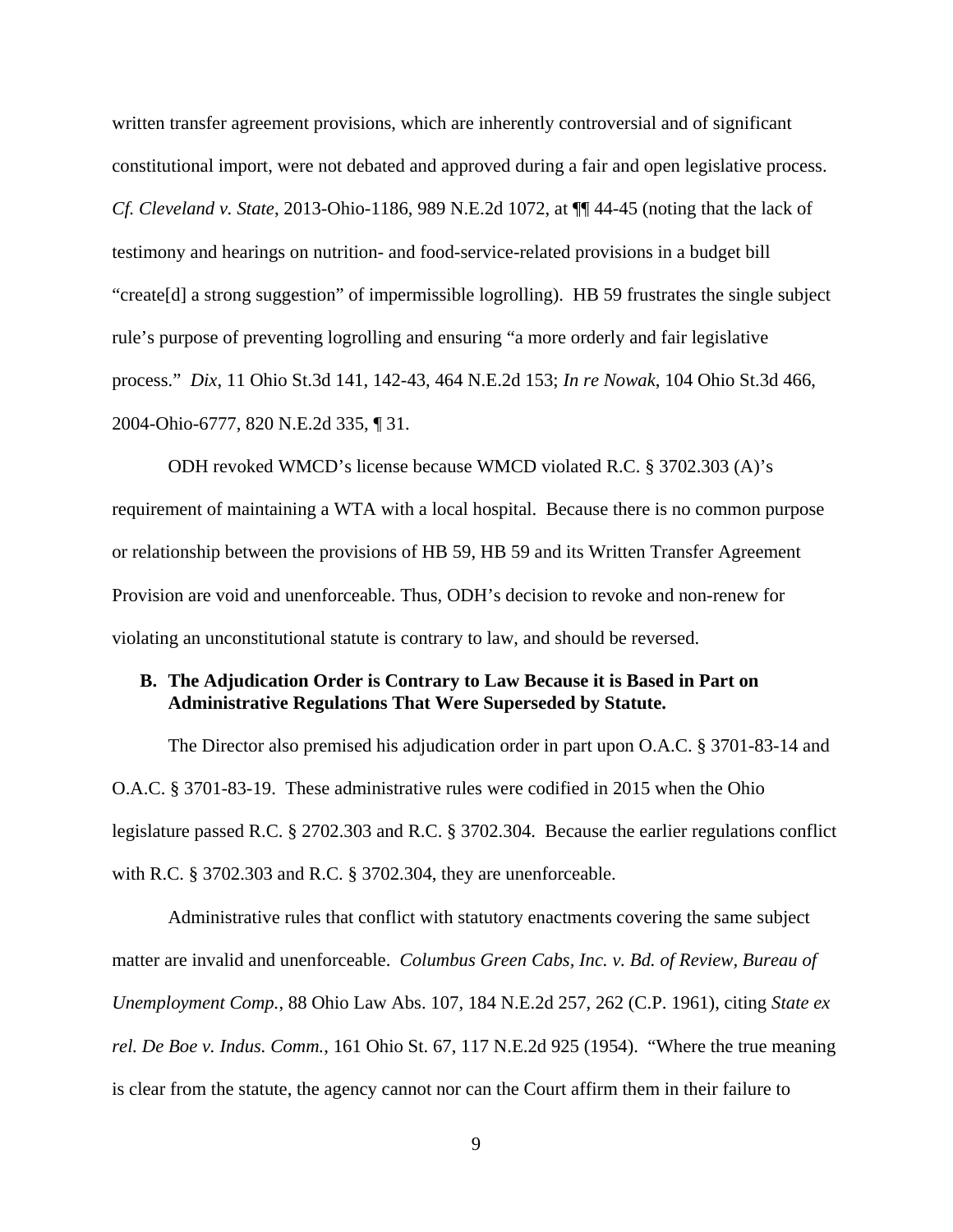follow the strict language of the statute." *Id.* at 264. The Ohio Supreme Court has discussed what it means for two laws to be "in conflict" in the context of state law preempting a local law. "In determining whether an ordinance is in 'conflict' with general laws, the test is whether the ordinance permits or licenses that which the statute forbids and prohibits, and vice versa." *Struthers v. Sokol*, 108 Ohio St. 263, 140 N.E. 519 (1923), paragraph two of the syllabus; see, also, *Fondessy Enterprises, Inc. v. Oregon*, 23 Ohio St.3d 213, 492 N.E.2d 797 (1986), paragraph two of the syllabus. "An administrative rule cannot add or subtract from the legislative enactment." *Smith v. Med. Bd. of Ohio*, 2012-Ohio-2472, 971 N.E.2d 487, ¶ 24 (10th Dist.), citing *Cent. Ohio Joint Vocational School Dist. Bd. of Edn. v. Ohio Bur. of Emp. Servs.,* 21 Ohio St.3d 5, 10, 487 N.E.2d 288 (1986).

Ohio Administrative Code Chapter 3701-83 governs licensing provisions for health care facilities. However, at least two of the provisions at issue in Chapter 3701-83 are in conflict with Revised Code sections and are therefore invalid and unenforceable. Revised Code § 3702.303 (the WTA statute) requires that all ASFs have a WTA with a "local hospital" and that it specify "an effective procedure for the safe and immediate transfer of patients from the facility to the hospital when medical care beyond the care that can be provided at the ambulatory surgical facility is necessary, including when emergency situations occur or medical complications arise." The statute also requires that the WTA be updated every two years. R.C. § 3702.303 (B). The regulation in place before this statute was passed did not contain any of these requirements. O.A.C. § 3701-83-19 (E). The regulation required only that an ASF "have a written transfer agreement with a hospital for transfer of patients in the event of medical complications, emergency situations, and for other needs as they arise." Now that R.C. § 3702.303 is in place,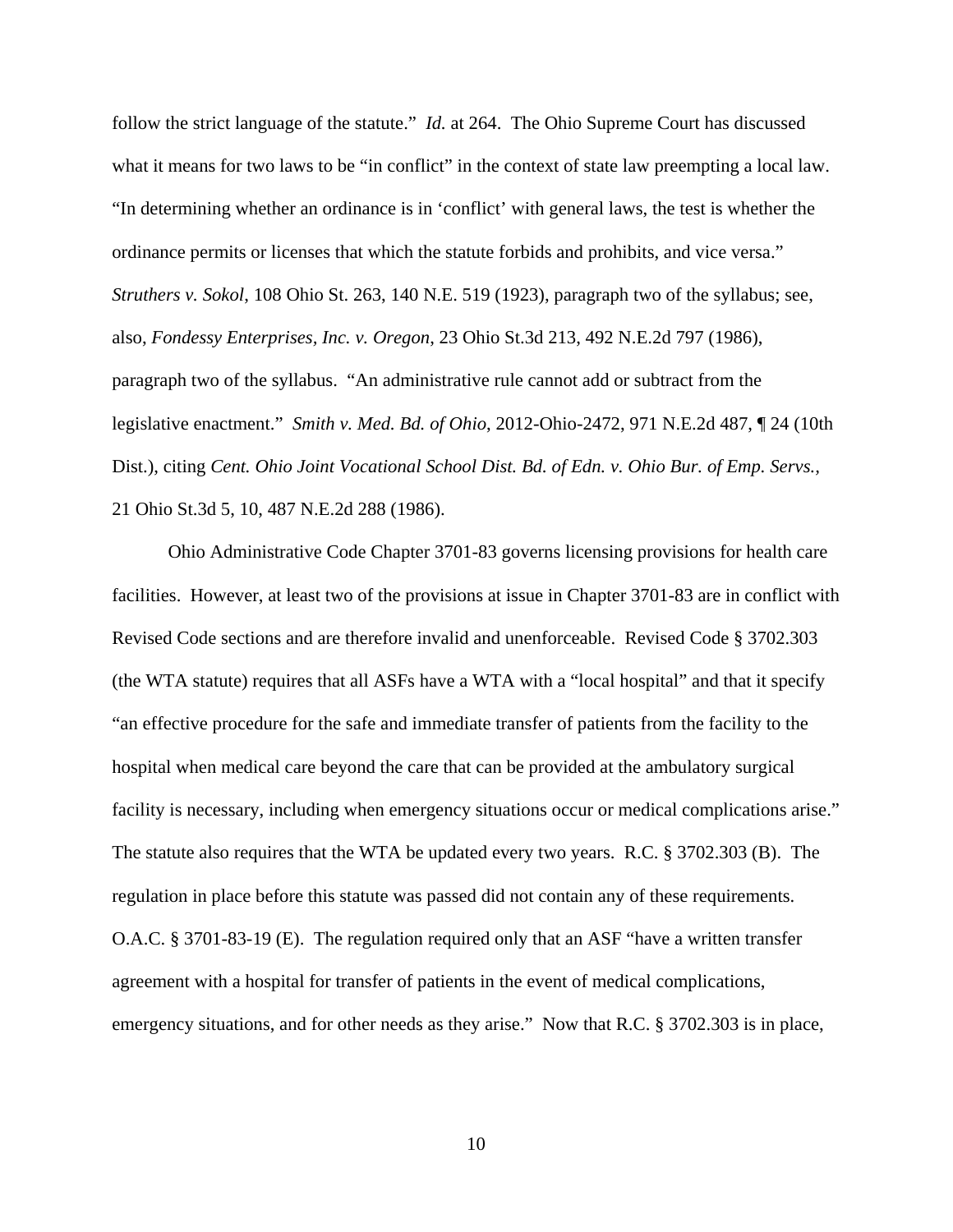the Director does not have the power to approve a WTA that complies with the regulation but does not comply with the statute.

Similarly, the Director could not grant a variance to an ASF that met the requirements of the variance regulation (by satisfying the WTA requirement in an alternative manner) if the ASF did not also meet all of the requirements of R.C. § 3702.304, the statute governing variances from the WTA requirement. Revised Code § 3702.304 requires that a variance application include, among many other things, a contract with at least one backup doctor and detailed information regarding the facility's protocol for transferring a patient. While O.A.C. § 3701-83- 14 allows the Director to grant a variance of safety requirements, it is not specific to the WTA requirement. It requires only that a facility show that it can meet the intent of the requirement in an alternative manner. Moreover, the Director does not have the authority to grant a variance pursuant to O.A.C. § 3701-83-14 because a written transfer agreement is now mandated by R.C. § 3702.303. Under O.A.C. § 3701-83-14, the Director may only grant a variance of a safety requirement established by Chapter 3701-83 of the Administrative Code if requirement is not mandated by statute.

Because the administrative rules O.A.C. § 3701-83-14 and O.A.C. § 3701-83-19 (E) are invalid and unenforceable, the Director of Health could not rely upon them as grounds for revoking WMCD's license. Therefore, the Director's adjudication order is contrary to law and should be reversed.

## **C. The Director's Decision to Revoke WMCD's ASF License Is Contrary to Law Because the Denial of WMCD's WTA Variance Was Not a Valid Adjudication Order.**

Under R.C. § 119.06, an adjudication order triggers the Chapter 119 right to a hearing. Revised Code § 119.01 (D) defines "adjudication" as "the determination by the highest or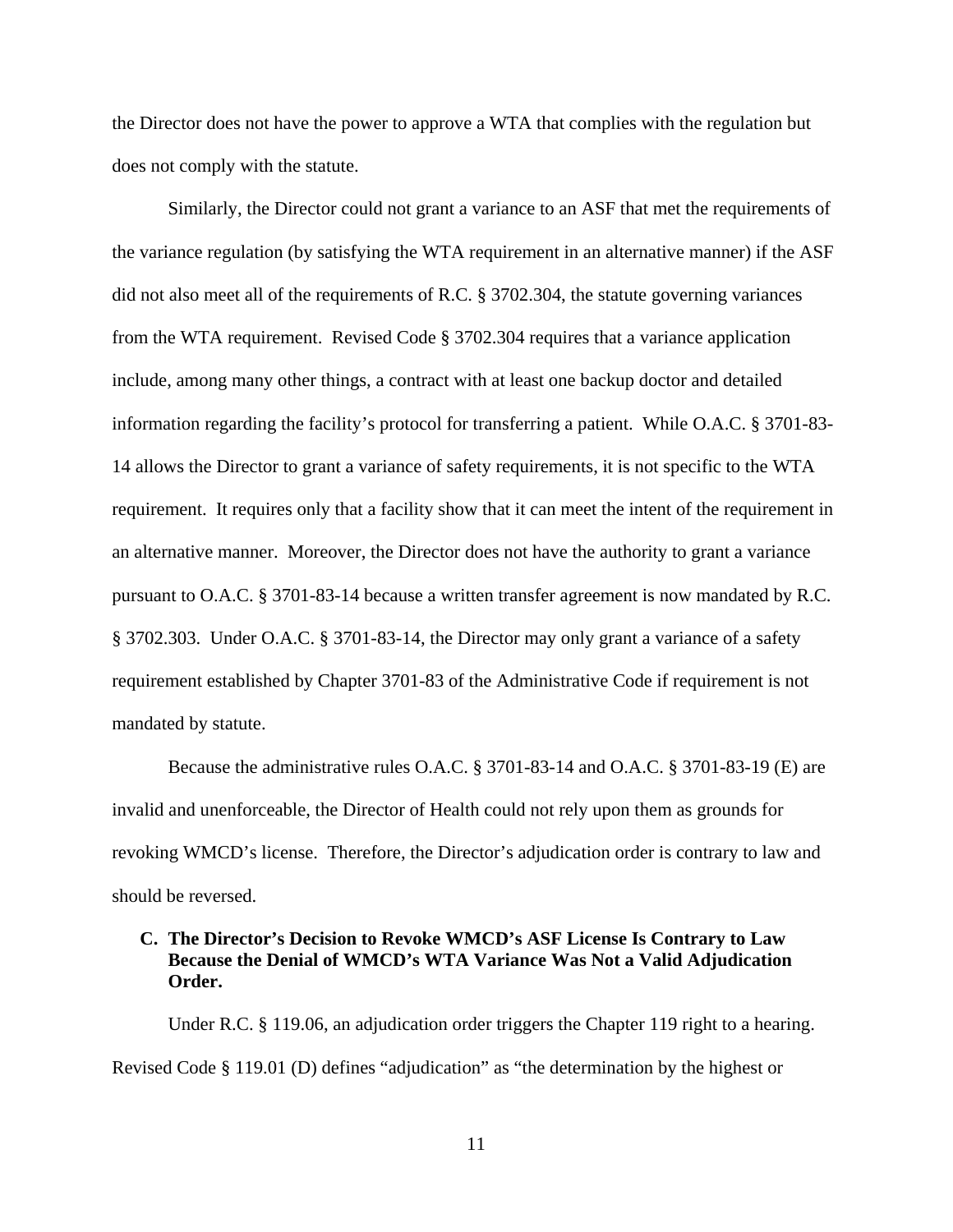ultimate authority of an agency of the rights, duties, privileges, benefits, or legal relationships of a specified person, but does not include the issuance of a license in response to an application with respect to which no question is raised, nor other acts of a ministerial nature." Where an agency issues an adjudication order, it is required to hold a hearing pursuant to R.C. 119.06 prior to issuing the order unless one of the enumerated exemptions to the statute is applicable.<sup>4</sup> Ohio *Boys Town, Inc. v. Brown*, 69 Ohio St. 2d 1, 5, 429 N.E.2d 1171 (1982).

The Director's decision to grant or deny a variance is a determination by the head of the Department of Health regarding an ASF's duty to comply with the written transfer agreement, and thus falls within the definition of an adjudication order. See, *e.g*., *House of Esther Marie v. State*, 10th Dist. Franklin No. 81AP-304, 1981 WL 3639, at \*1 (Dec. 3, 1981) (where hearing examiner offered Director of Health recommendation on whether to grant a variance to nursing home, and petitioner appealed Director's decision to common pleas). The adjudication of the variance does not fit into any of the narrow categories of decisions which are effective without a hearing under R.C. § 119.06 (A)-(C). Therefore, WMCD was entitled to a hearing prior to the Director making a final decision regarding the variance. *Liberty Bell, Inc. v. State, Dep't of Transp.*, 34 Ohio App. 3d 267, 518 N.E.2d 32, syllabus (11th Dist. 1986) (finding that an agency

<sup>4</sup> R.C. § 119.06 reads in part:

<sup>&</sup>quot;No adjudication order shall be valid unless an opportunity for a hearing is afforded in accordance with sections 119.01 to 119.13 of the Revised Code. Such opportunity for a hearing shall be given before making the adjudication order except in those situations where this section provides otherwise.

The following adjudication orders shall be effective without a hearing:

<sup>(</sup>A) Orders revoking a license in cases where an agency is required by statute to revoke a license pursuant to the judgment of a court;

<sup>(</sup>B) Orders suspending a license where a statute specifically permits the suspension of a license without a hearing;

<sup>(</sup>C) Orders or decisions of an authority within an agency if the rules of the agency or the statutes pertaining to such agency specifically give a right of appeal to a higher authority within such agency, to another agency, or to the board of tax appeals, and also give the appellant a right to a hearing on such appeal."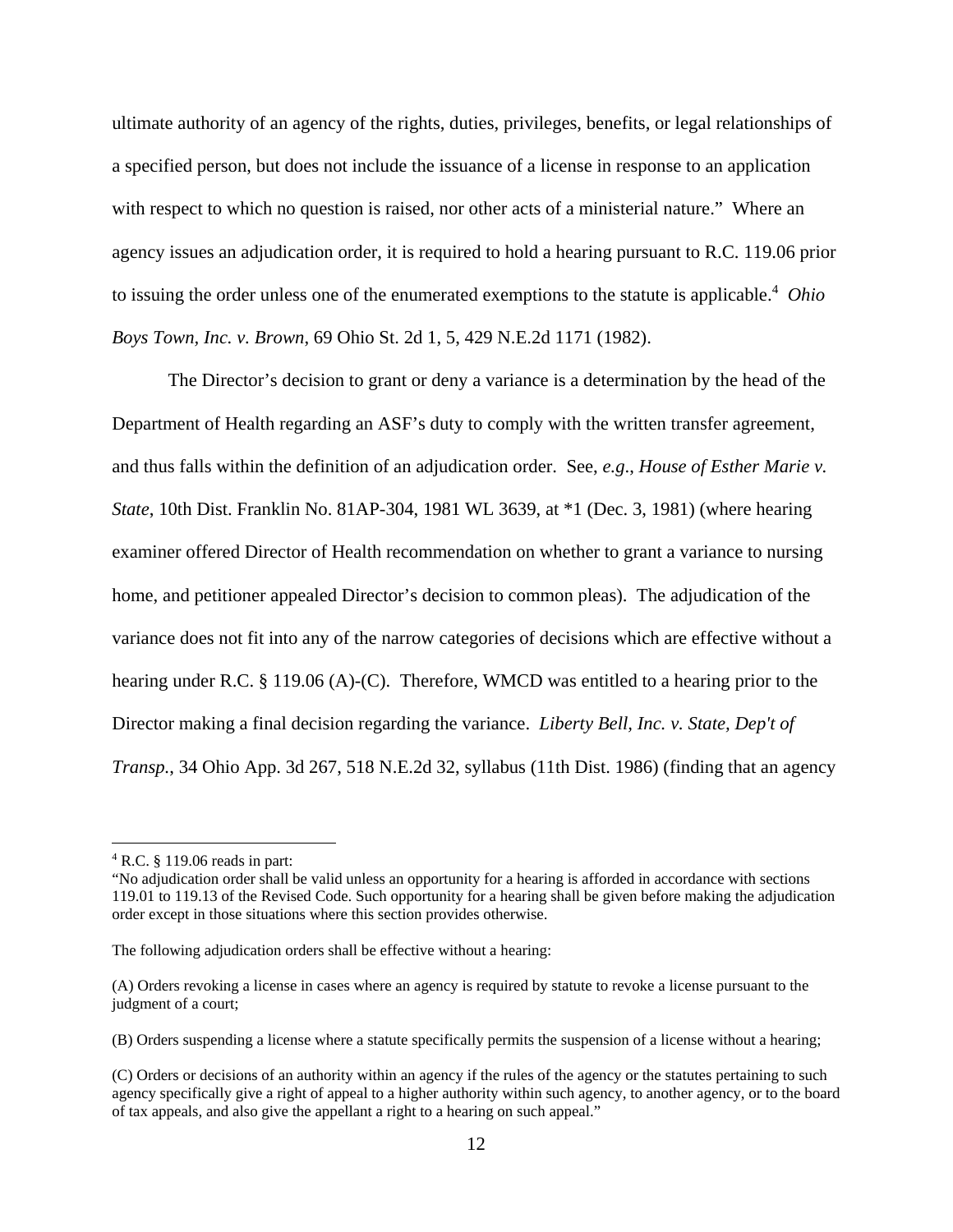is required by R.C. § 119.06 to hold a hearing prior to issuing an adjudication order, unless one of the exemptions set forth in the statute applies). The Director specifically denied WMCD a hearing on the variance denial and did not address the decision to deny the variance in his adjudication order.

The State has taken the position that the denial of the variance created no right to a hearing under Chapter 119, O.A.C. 3701-83-14(F). That regulation specifically stated, "The refusal of the director to grant a variance or waiver, in whole or in part, shall be final and shall not be construed as creating any rights to a hearing under Chapter 119 of the Revised Code." O.A.C. 3701-83-14 (F). The State relies on *In the Matter of Lebanon Road Surgery Center*, where the Hamilton County Court of Common Pleas relied on O.A.C. 3701-83-14 (F) in concluding that it had no jurisdiction to consider whether a variance was appropriate prior to a decision by the Director. *Lebanon Road Surgery Center v. Ohio Department of Health*, Hamilton C.P. No. A1400502, p. 2 (Aug. 15, 2014) (attached).

However, as WMCD has shown, O.A.C. 3701-83-14 (F) was replaced with R.C. § 3702.304, the WTA variance statute and is therefore unenforceable. In contrast to the administrative regulation, R.C. § 3702.304 does not include the language denying the ASF a right to a hearing or an appeal. If "it is axiomatic in statutory construction that words are not inserted into an act without some purpose," then we must also assume that words left out of a statute were left out on purpose. *State ex rel. Carmean v. Hardin Cty. Bd. of Edn.*, 170 Ohio St. 415, 422, 165 N.E.2d 918 (1960). It is the duty of a court interpreting a statute to "'give effect to the words used, not to delete words used or to insert words not used.'" *Ne. Ohio Reg'l Sewer Dist. v. Bath Twp.*, 144 Ohio St. 3d 387, 2015-Ohio-3705, 44 N.E.3d 246, ¶ 13 (2015), reconsideration denied, 144 Ohio St. 3d 1411, 2015-Ohio-4947, 41 N.E.3d 448, ¶ 13, quoting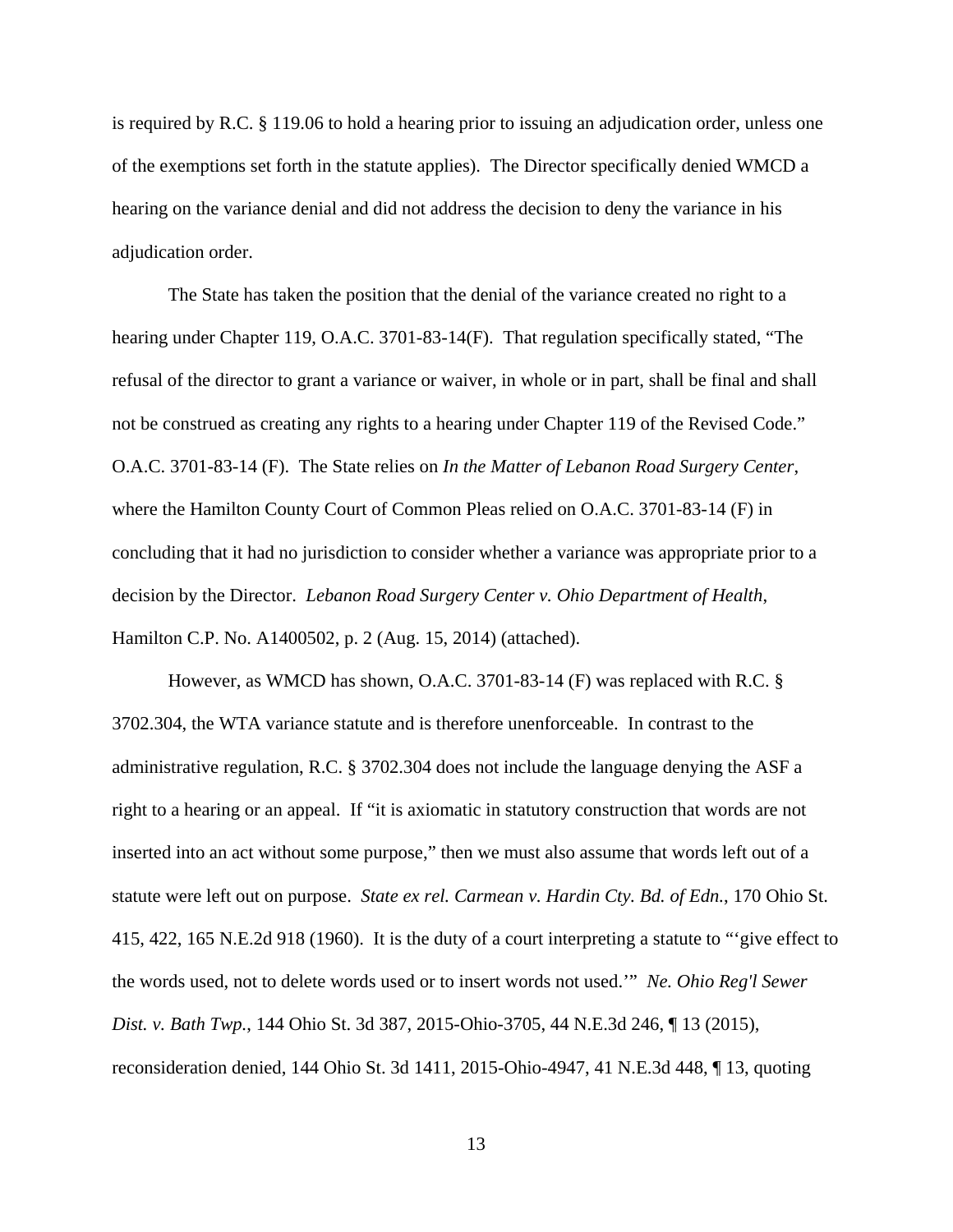*Columbus–Suburban Coach Lines, Inc. v. Pub. Util. Comm.*, 20 Ohio St.2d 125, 127, 254 N.E.2d 8 (1969). By not including the language from the regulation, the legislature indicated that it intended to grant ASFs Chapter 119 rights with respect to variance denials.

ODH refused to give WMCD a hearing prior to variance denial issued on September 25, 2015. (WMCD Ex. 11, RE p. 261). The denial letter explicitly stated that it was a final decision and that WMCD would have no right to a hearing. *Id.* at RE p. 262. While WMCD was permitted by the Hearing Examiner to present some evidence regarding the variance at the hearing which took place April 26, 2016, the Hearing Examiner declined to make a recommendation regarding the variance citing OAC § 3701-83-14 (F). (Report & Recommendation, RE p. 98-99). The Director of Health affirmed the Hearing Examiner's decision, finding that issues relating to the variance were not within the administrative hearing purview. (Adjudication Order, RE p. 116). Because no opportunity for a hearing was provided prior to the Director's final decision to deny WMCD a variance on September 25, 2015, the Director's decision is not valid and contrary to law. Therefore, the Director's decision to revoke and non-renew WMCD's ASF license should be reversed.

## **D. The Director's Decision to Not Renew and Revoke WMCD's License is Not Supported by Reliable, Probative, and Substantial Evidence**

If this Court were to find that the unconstitutional statutes are constitutional or, in the alternative, assuming that the voiding of those statutes caused the WTA administrative code provisions to spring back into life, a modest contribution of common sense to the application of those statutes or provisions to the facts presented yields the conclusion that the requested variance should have been granted. WMCD's backup doctors and hospital transfer protocol clearly achieve the same end of patient health and safety that a WTA with a local hospital would afford. (WMCD Ex. 9, RE p. 222). The denial of WMCD's request for a variance is not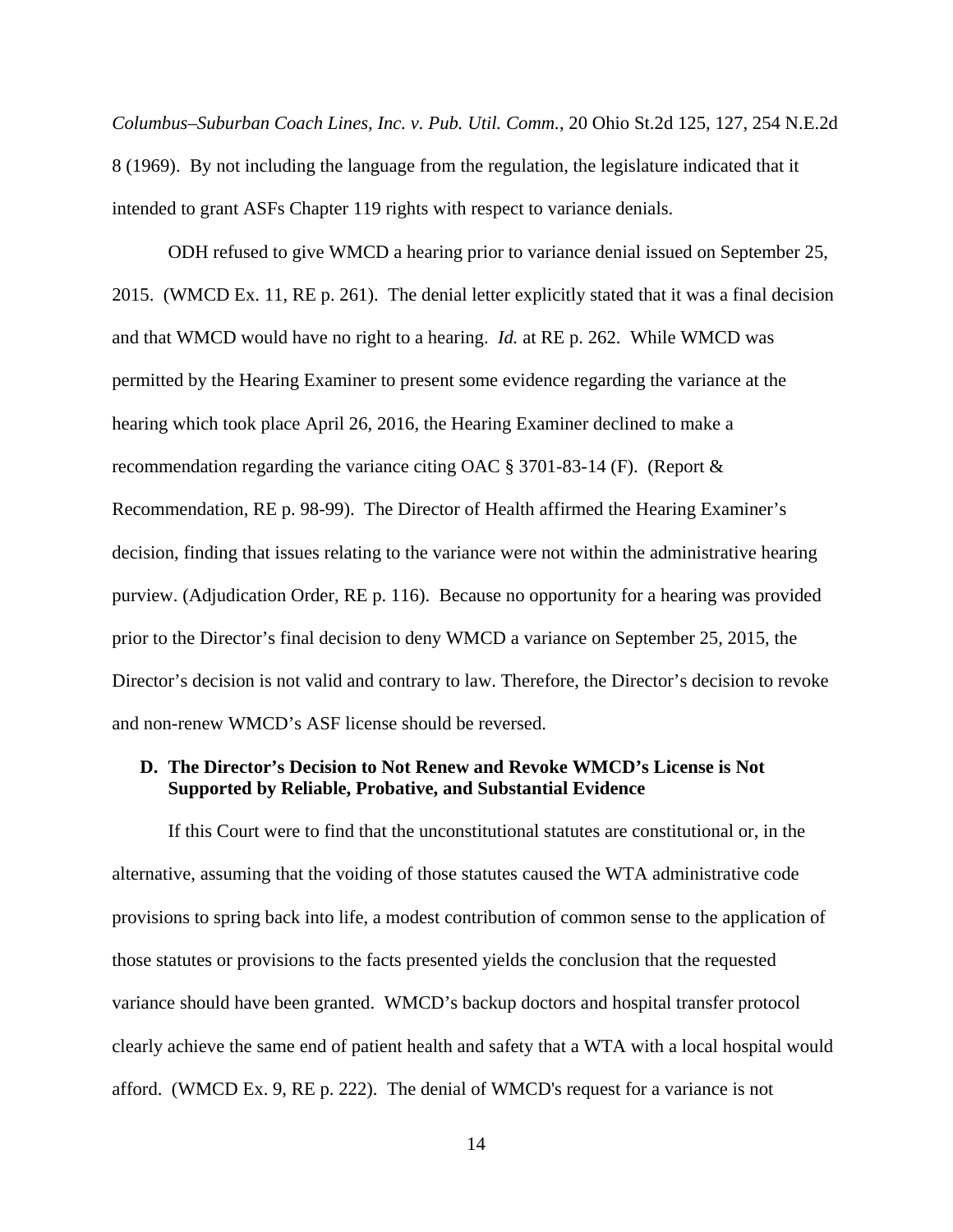supported by reliable, probative and substantial evidence. In fact, it is not supported by any evidence at all. Unarticulated, unsubstantiated, subjective "concerns" cannot rationally be fitted into the definition of evidence.

This Court has jurisdiction and authority under R.C. § 119.12 to review the Director's Decision to deny WMCD a variance. Like the right to a hearing, the Chapter 119 right to an appeal is triggered by an adjudication order by an agency. R.C. § 119.12. Neither a hearing, nor a request for a hearing is a prerequisite to the right of appeal under R.C. § 119.12. *Matter of Turner Nursing Home*, Franklin C.P. No. 85AP-610, 1985 WL 3878, at \*1 (Nov. 21, 1985).

The fact that R.C. § 3702.304 states that the Director of health's variance decision is "final" does not preclude this Court from reviewing it under R.C. § 119.12. In fact, the variance decision could not be appealed under Chapter 119 unless it were final. The Ohio Supreme Court has held in several cases that an agency's order may not be appealed unless it is "final." See *S. Cmty., Inc. v. State Employment Relations Bd.*, 38 Ohio St. 3d 224, 229, 527 N.E.2d 864 (1988)(appeal under R.C. § 119.12 is strictly limited to appeals of final orders as defined by R.C. § 2505.02); *Hamilton Cty. Bd. of Mental Retardation & Developmental Disabilities v. Professionals Guild of Ohio*, 46 Ohio St. 3d 147, 153, 545 N.E.2d 1260 (1989) (finding that SERB order must comply with finality requirement of R.C. § 2505.03 to be appealable); *Stewart v. Midwestern Indem. Co.*, 45 Ohio St. 3d 124, 126, 543 N.E.2d 1200 (1989) (holding that decision of arbitration court may only be appealed to common pleas if it is a "final appealable order" under R.C. § 2505.02).

While a court of common pleas may not substitute its judgment for that of an administrative agency, an agency's decision should be overturned if it is not supported by the preponderance of reliable, probative, and substantial evidence. R.C. § 119.12 (M). The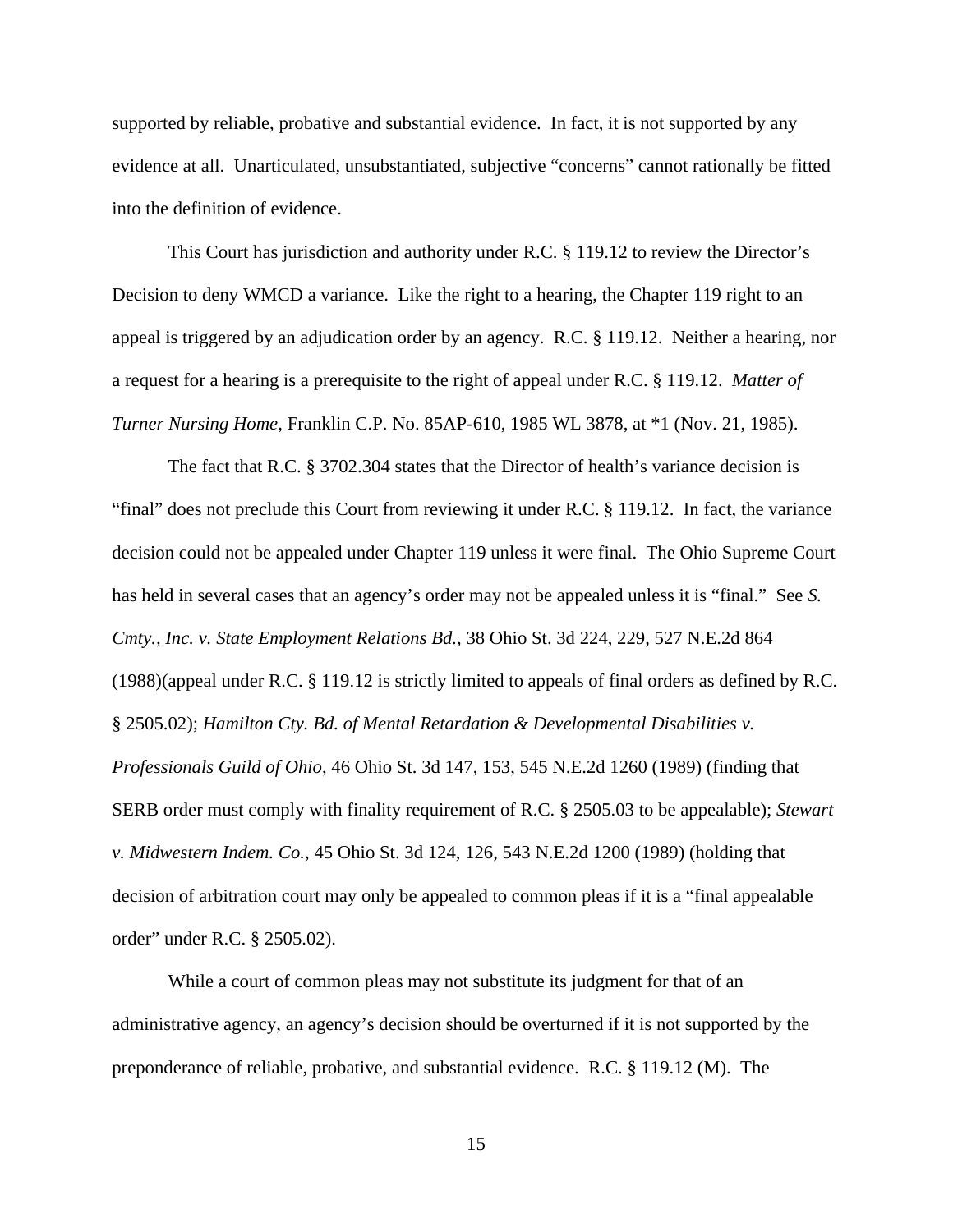Director's decision to deny WMCD a variance was not supported by any evidence whatsoever, let alone reliable, substantial, and probative evidence. In proposing to deny WMCD a variance of the WTA requirement, the Director of Health wrote that "WMC's provision of only three named backup physicians does not meet my expectation that a variance provide the same level of patient health and safety that a written transfer agreement with a local hospital assures for 24/7 back-up coverage." (WMCD Ex. 11, RE p. 262). The Director cited no testimony or evidence to support the assertion that WMCD's three backup doctors cannot provide the same level of protection as a WTA with a local hospital. Nor did the Director introduce any such evidence at the hearing. In his adjudication order, the Director did not rely on any evidence to support the assertion that WMCD's three backup doctors cannot provide the same level of protection as a WTA with a local hospital. While the Director's adjudication order relied on the hearing officer's findings of fact, the hearing officer did not find that three backup doctors were insufficient. In fact, the hearing officer declined to make findings related to the variance.

WMCD proved at the hearing that its emergency protocol and system of backup doctors achieve the purpose of a written transfer agreement. R.C. § 3702.304 (A). This evidence was uncontradicted. The purpose of a WTA is to provide for the safe transfer of patients from the facility to the hospital in the event of an emergency. R.C. § 3702.303 (A). In order to achieve the purpose of the WTA, WMCD maintains three named backup physicians. In addition, WMCD contracts with a physician's practice group, Wright State Physician's Women's Health Care ("WSPWHC"), to admit a patient who needs to be transferred to a hospital for an emergency or other medical reason. (Haskell Hearing Affidavit, ¶[ 31-32, RE p. 327-28). These contracts guarantee that a qualified doctor will be available to admit a patient that must be transferred from WMCD to Miami Valley Hospital. In addition, Miami Valley Hospital has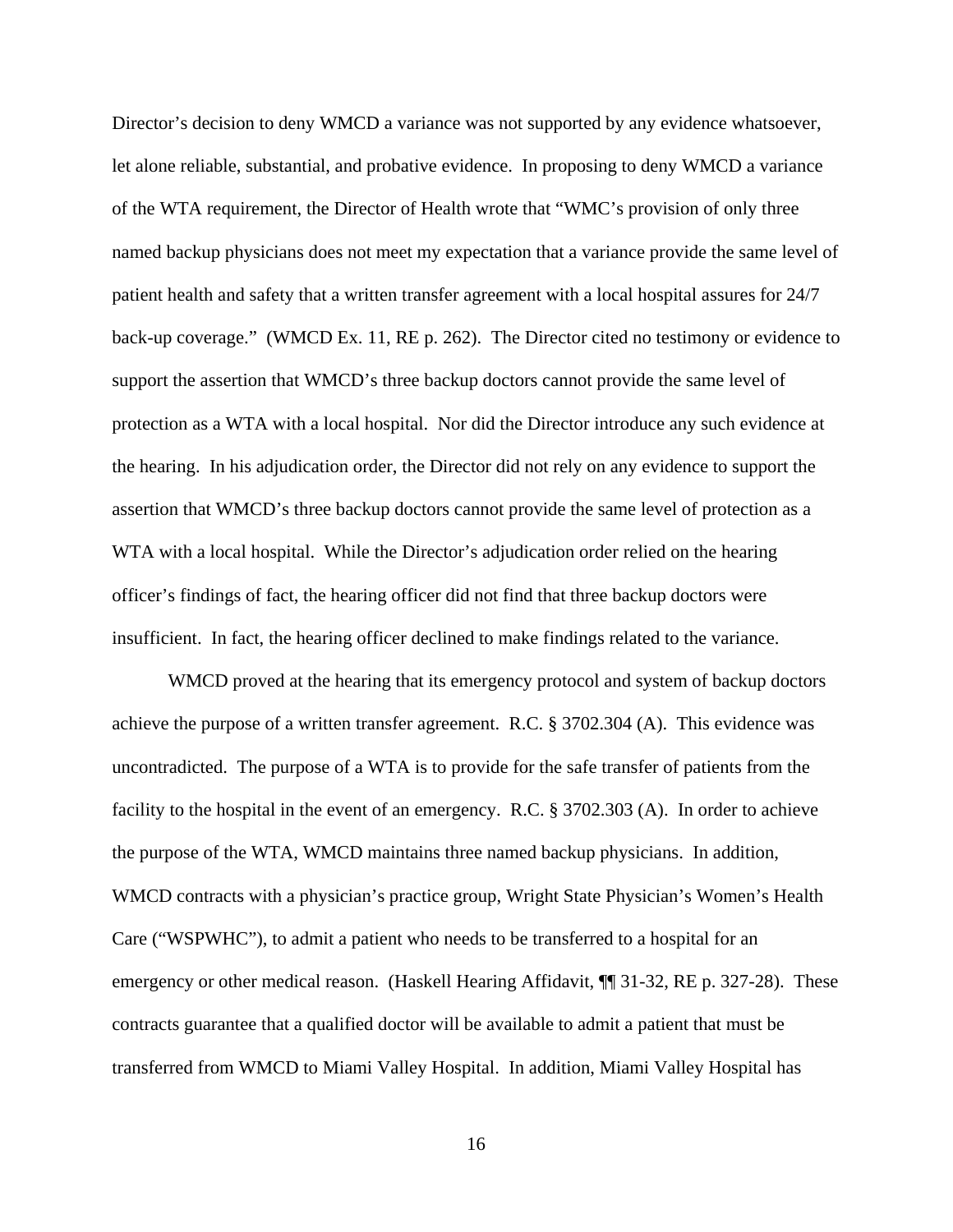assured the Director that "[a]s required by Ohio and federal law, Miami Valley Hospital will continue to treat any and all patients presenting to our Emergency Department." (WMCD Ex. 16, RE p. 287). These protections are more than sufficient to ensure that a patient who requires treatment at a hospital will be admitted.

Furthermore, the Director's finding that the three back-up doctors do not provide 24/7 coverage is irrelevant. Revised Code § 3702.304 does not require an ASF to have 24/7 backup coverage in order to obtain a variance. Under that statute, an ASF need only show that it can achieve the purpose of a WTA. A WTA provides protection for patients only during the hours when an ASF is seeing patients and a transfer from the ASF to a hospital might be necessary. (Haskell Hearing Affidavit, ¶ 15, RE p. 324). Therefore, a backup agreement that provides adequate coverage during the hours when the ASF is in operation is sufficient to obtain a variance. WMCD's three named doctors, in addition to the services of Wright State Physician's Women's Health Care, go above and beyond what is required by R.C. § 3702.304 and what ODH has previously required under the regulation since the first variance was granted to WMCD in 2008.

Finally, the Director concluded that the physician practice group named by WMCD as additional backup does not satisfy R.C. § 3702.304 without providing names of specific doctors within the practice group. While R.C. § 3702.304 (B) does require specific information for *one or more* consulting physicians, the statute does not prohibit an ASF from using an entire practice group as a means of supplementing the named physicians. The addition of WSPWHC only serves to strengthen the variance application. It is not a cause for concern. The names of the practice group are a matter of public record and the CEO and President of the practice group signed the contract.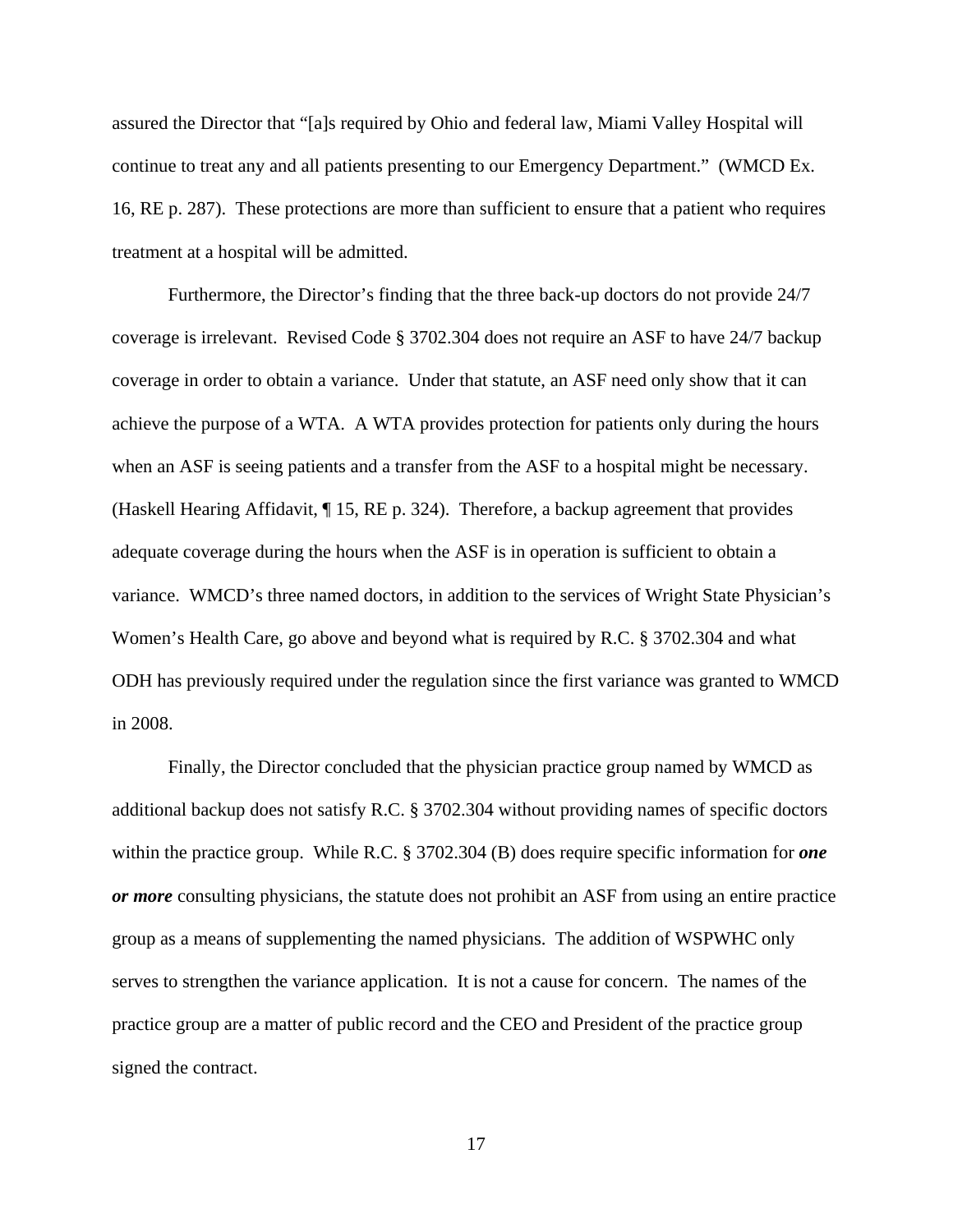For these reasons, the Director's decision to revoke and non-renew WMCD's license because it did not have a variance is not supported by reliable, probative and substantial evidence and must be reversed.

### **V. CONCLUSION**

The Director's adjudication order revoking and non-renewing WMCD's ASF license should be reversed. Appellant requests that this Court reverse the Director's order revoking WMCD's ASF license and the Director's decision denying WMCD a variance of the Written Transfer Agreement requirement pursuant to R.C. § 119.12 (M). Appellant further requests that the Court enter an order granting WMCD's variance request pursuant to R.C. § 119.12 (M).

Respectfully submitted,

 /s/ Jennifer L. Branch Jennifer L. Branch (0038893) Alphonse A. Gerhardstein (0032053) Attorneys for Appellant GERHARDSTEIN & BRANCH CO. LPA 441 Vine Street, Suite 3400 Cincinnati, Ohio 45202 PHONE: (513) 621-9100 FAX: (513) 345-5543 E-MAIL: agerhardstein@gbfirm.com jbranch@gbfirm.com

 /s/ David C. Greer Attorney Reg. No. 0009090 Attorney for Appellant BIESER, GREER & LANDIS, LLP 6 North Main Street, Suite 400 Dayton, OH 45402-1908 PHONE: (937) 223-3277 FAX: (937) 223-6339 E-MAIL: dcg@biesergreer.com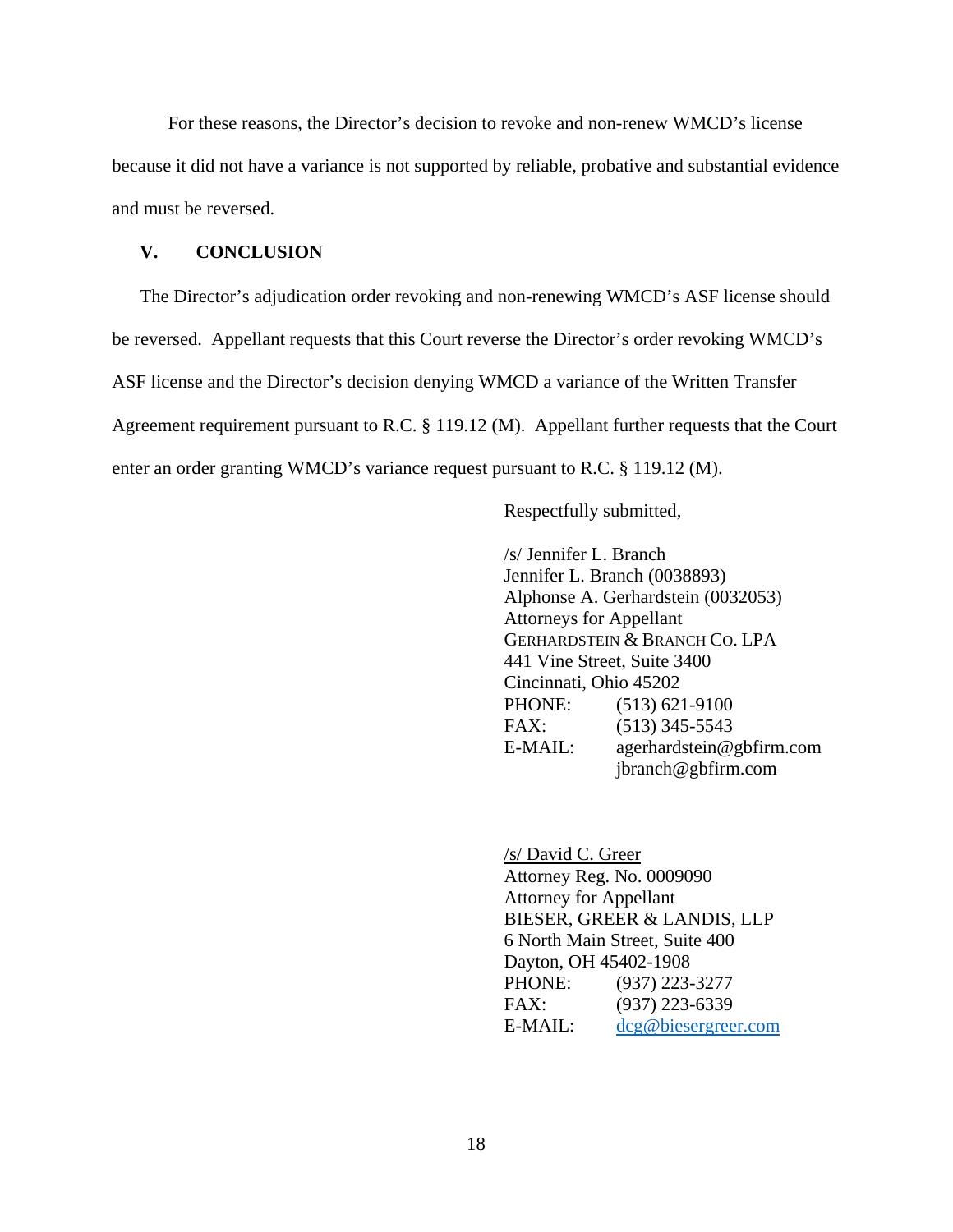# **CERTIFICATE OF SERVICE**

I hereby certify that a copy of the foregoing document was e-mailed on January 30, 2017

to:

JAMES T. WAKLEY STEVEN R. KOCHHEISER Senior Assistant Attorney General/Unit Supervisor Health and Human Services Section 30 East Broad Street, 26th Floor Columbus, OH 43215 E-Mail: james.wakley@ohioattorneygeneral.gov E-Mail: Steven.Kochheiser@ohioattorneygeneral.gov

/s/ Jennifer L. Branch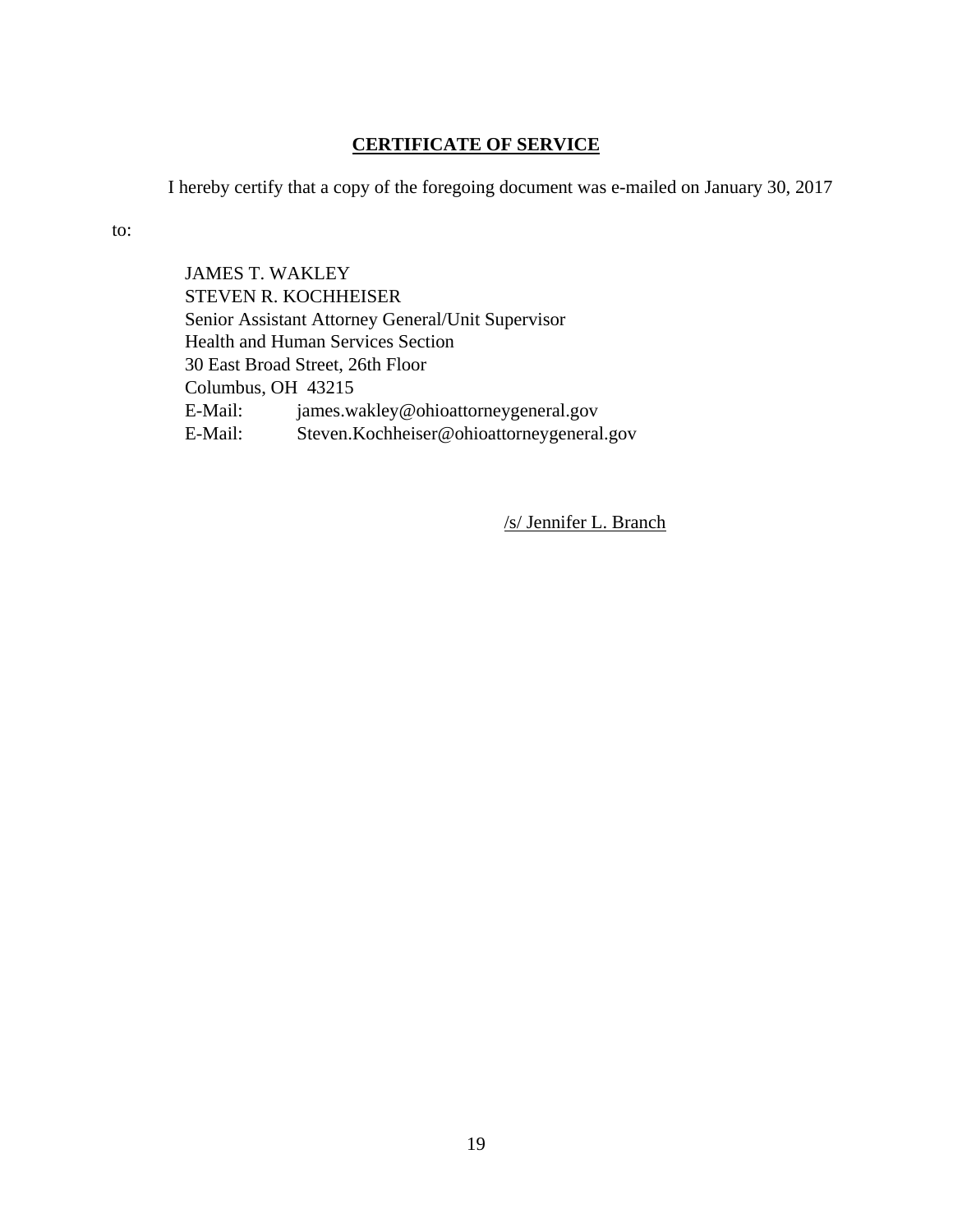| AUG 1 5 2014                                                      | <b>COURT OF COMMON PLEAS</b><br>HAMILTON COUNTY, OHIO |                                                                                                                                                                                         | FOR COURT USE ONLY<br>S. C.<br>Line $#:$ |
|-------------------------------------------------------------------|-------------------------------------------------------|-----------------------------------------------------------------------------------------------------------------------------------------------------------------------------------------|------------------------------------------|
| <b>LEBANON ROAD SURGERY CENTER</b><br><b>APPELLANT</b>            |                                                       | <b>CASE NO. A1400502</b><br><b>JUDGE JEROME METZ, JR.</b>                                                                                                                               |                                          |
| $-vs-$<br>STATE OF OHIO DEPARTMENT OF HEALTH,<br><b>APPELLEE.</b> |                                                       | <b>ENTRY OVERRULING APPELLANT'S</b><br><b>OBJECTIONS TO THE MAGISTRATE'S</b><br><b>DECISION OF JULY 10, 2014 AND ADOPTING</b><br>THE MAGISTRATE'S DECISION WITH<br><b>MODIFICATIONS</b> |                                          |

*(* 

This matter came before the Court for a hearing on the record of August 15, 2014, on Appellant Lebanon Road Surgery Center's objections to the Magistrate's Decision of July 10, 2014.

The Court has reviewed the briefs, the objection, the response to the objection, and the complete record of the proceedings. The Court heard arguments on the objection on the record of August 15, 2014. For the reasons expressed on the record of August 15, 2014, the Court hereby overrules Appellant Lebanon Road Surgery Center's objections to the Magistrate's Decision and adopts the Magistrate's Decision of July 10, 2014, with modifications.

This case is an administrative appeal under R.C. 119.12. That section provides that a Common Pleas Court's review of an order from an administrative appeal is limited to whether the order is supported by reliable, probative, and substantial evidence and is in accordance with the law. The Court finds that the order of the Director of the Board of Health is supported by reliable, probative, and substantial evidence and is in accordance with the law.

The Clinic objects to the Magistrate's decision that the Clinic had no right to a due process hearing as to the Director's decision whether to grant or deny a variance from the requirement for a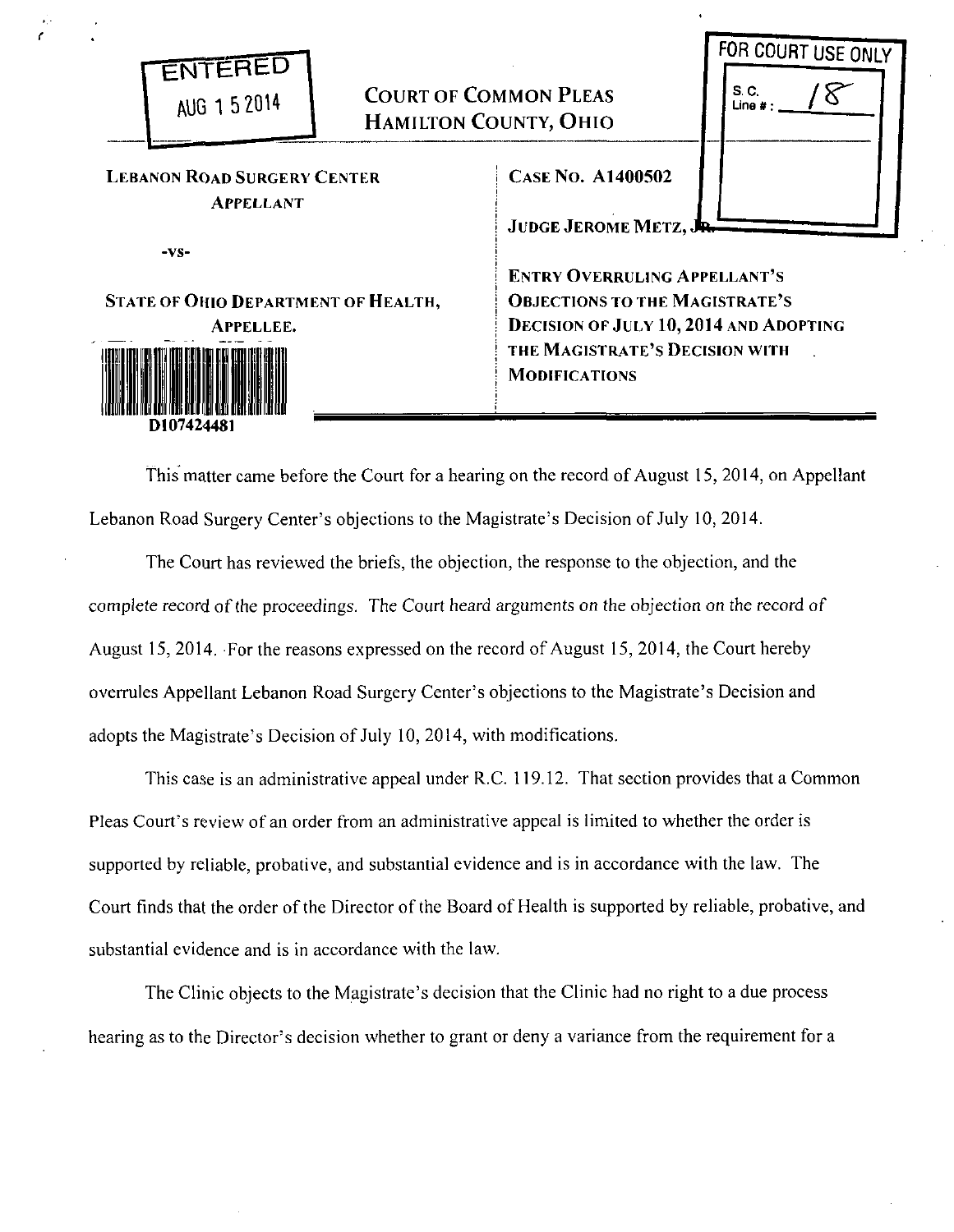written transfer agreement. In *Women's Med. Prof. Corp. v. Baird*<sup>1</sup>, the Court held that with regard to deprivation of an ambulatory surgical facilities license, there must be "some chance to react to proposed governmental action before deprivation occurs,'' And, the Court held further that a fact issue for a pre-deprivation hearing was whether the alternative arrangements for patients will adequately protect them.<sup>2</sup> Baird was a § 1983 action challenging the constitutionality of the deprivation in that case and the federal court clearly had jurisdiction to consider those issues, *Baird* determined that the Director could not simply issue a cease and desist order without an opportunity to respond,

In this case, prior to deprivation of the license and prior to deprivation of its variance the clinic received notice and was given the opportunity to present evidence for the Director's consideration as to the variance and present evidence to the hearing officer with respect to the licensing decision, Under Ohio Admin, Code 3701-83-14, the Director's refusal to grant a variance "shall be final and shall not be considered as creating any rights to a hearing under R.C. Chapter 119." This is an appeal under R.C. 119.12. This Court has no jurisdiction in this appeal to review either the decision of the Director or the procedure by which he made his decision apart from those matters committed to the administrative proceeding with respect to the license, The Court does not, accordingly, determine whether the clinic had a due process right to a pre-deprivation hearing with regard to its variance or whether the procedure employed with respect to no face-to-face hearing by the Director violated due process, Those matters are not committed to this Court in this proceeding and the Court has no jurisdiction to rule upon them,

Lebanon Road Surgery Center further argues that the stay previously ordered by the Court under R,C, 119, 12 should remain in place pending the outcome of the appeal to the First District Court

,,

<sup>&</sup>lt;sup>1</sup> 438 F.3d 595, 599, 614 (6<sup>th</sup> Cir. 2006).

 $^{2}$  Id.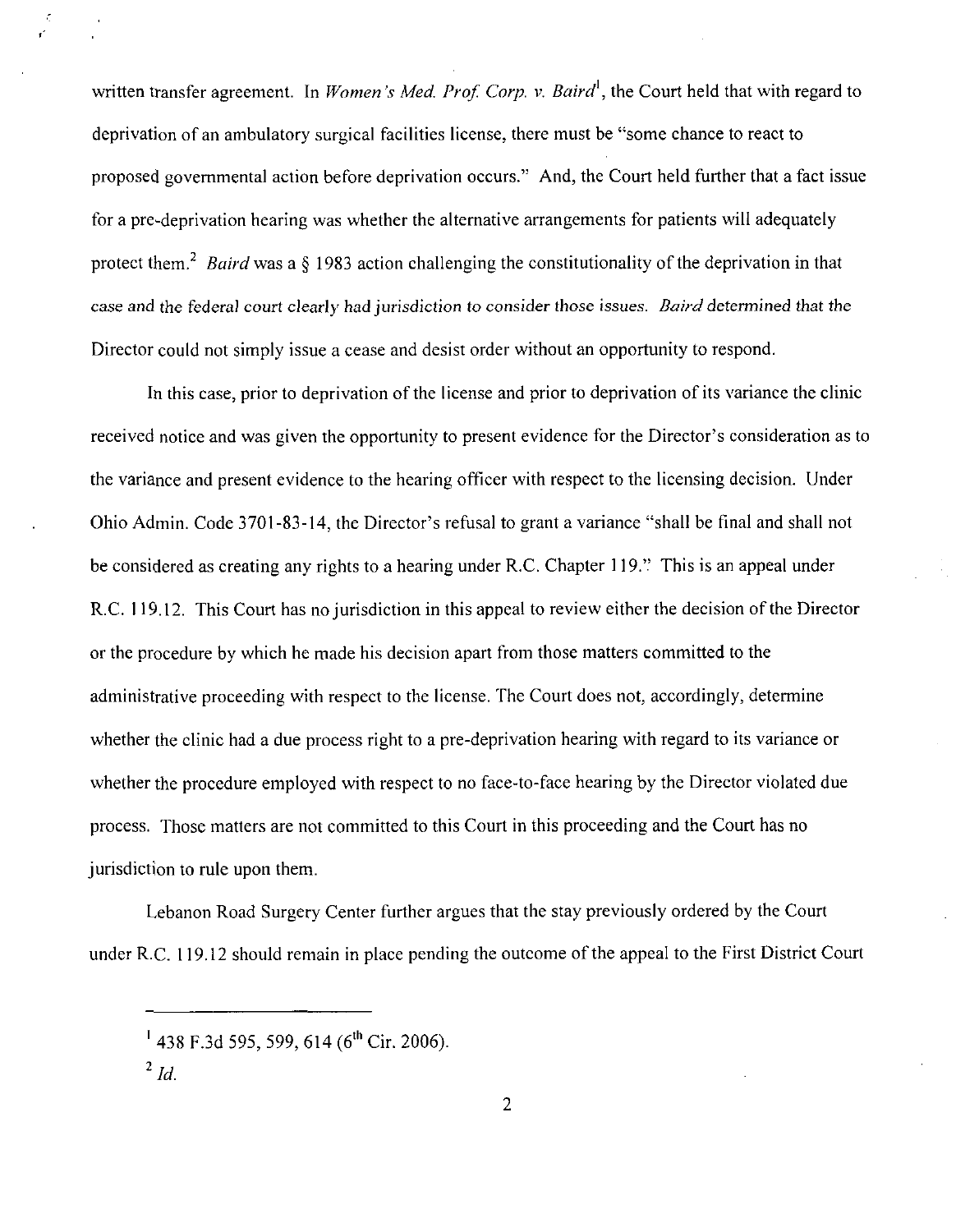of Appeals and potentially the Ohio Supreme Court. The Clinic concedes, however, that the suspension order is interlocutory and subject to review in this Court before judgment. R.C. 119.12 provides that "[i]f it appears to the court that an unusual hardship to the appellant will result from the execution of the agency's order pending determination of the appeal, the court may grant a suspension and fix its terms." The Court shall consider four factors when determining whether suspension of the agency's order is appropriate. "Those factors are: (1) whether appellant has shown a strong or substantial likelihood or probability of success on the merits; (2) whether appellant has shown that it will suffer irreparable injury; (3) whether the issuance of a stay will cause harm to others; and (4) whether the public interest would be served by granting a stay."<sup>3</sup> The Court's suspension order addresses those issues and determined that the balance tipped in favor of suspension in large part because the factor of whether the Appellant has shown a strong likelihood of success on the merits was given little weight at the beginning stages of this proceeding. At this point, the Court has had an opportunity to fully review the record and briefs and has heard the arguments of counsel and has now ruled on the merits of the appeal. The Court finds that the factors now weigh against keeping the stay in place because Appellant cannot at this stage show a strong or substantial likelihood of probability of success on the merits given the limits on the Court's jurisdiction. The stay entered by this Court on January 31, 2014 shall expire at 4:00 p.m. five days after the date of this order.

•

 $\mathcal{L}$ 

The Conclusions of law in the Magistrate's decision are amended as follows:

4. It is solely within the Director's discretion whether to grant or deny a variance from the written transfer agreement and the Director's refusal to do so does not create any rights to an appeal under R.C. Chapter 119. Ohio Admin. Code 3701-83-14(0). Accordingly the Court lacks

<sup>&</sup>lt;sup>3</sup> Bob Krihwan Pontiac-GMC Truck, Inc. v. GMC, 141 Ohio App. 3d 777, 783 (10<sup>th</sup> Dist.).